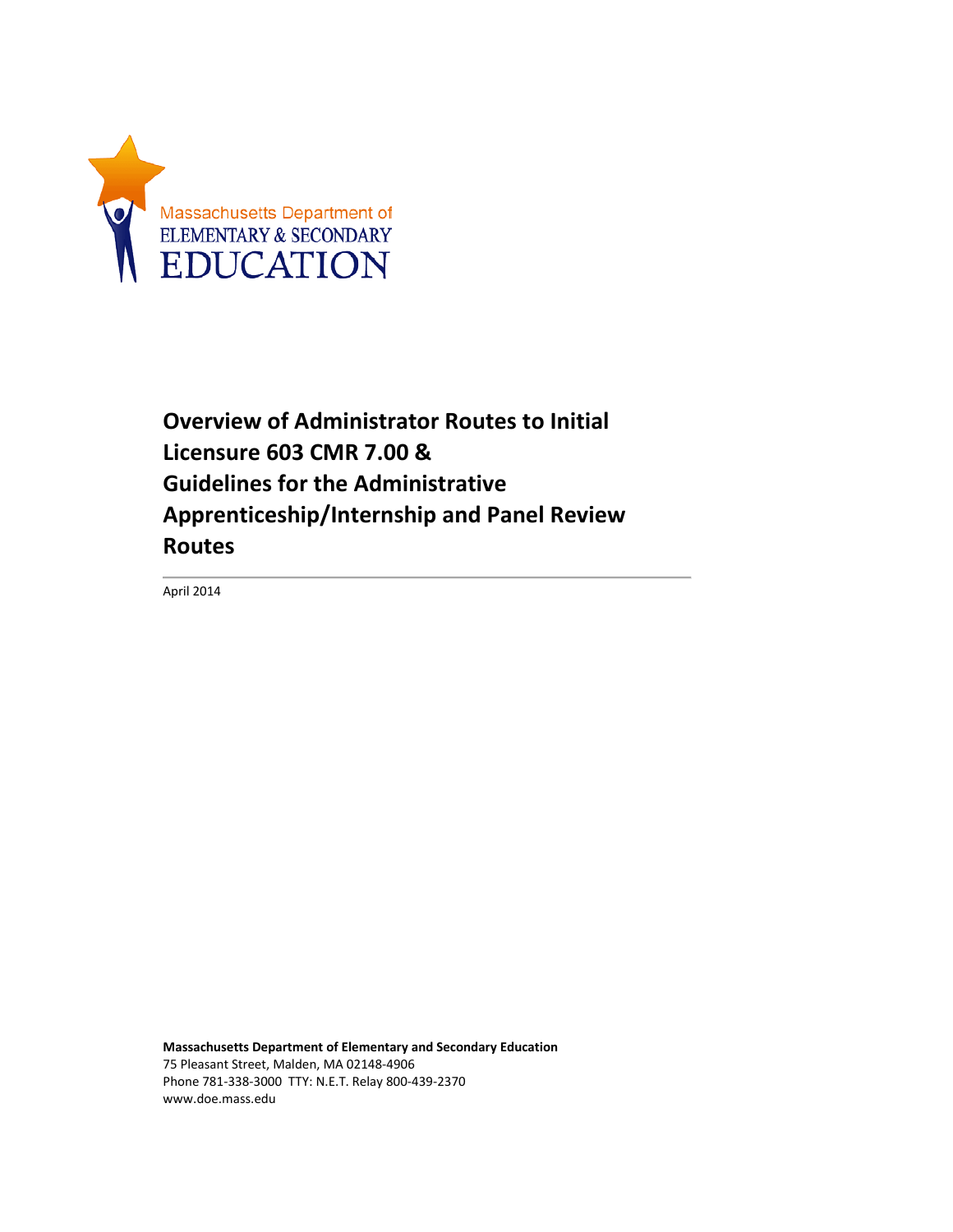

This document was prepared by the Massachusetts Department of Elementary and Secondary Education Mitchell D. Chester, Ed.D. Commissioner

#### **Board of Elementary and Secondary Education Members**

Ms. Maura Banta, Chair, Melrose Ms. Beverly Holmes, Vice Chair, Springfield Mr. Daniel Brogan, Student Advisory Council, Dennis-Yarmouth Dr. Vanessa Calderón-Rosado, Milton Ms. Harneen Chernow, Jamaica Plain Ms. Karen Daniels, Milton Ms. Ruth Kaplan, Brookline Dr. Matthew Malone, Secretary of Education, Roslindale Mr. James O'S. Morton, Springfield Dr. Pendred E. Noyce, Weston Mr. David Roach, Sutton

Mitchell D. Chester, Ed.D., Commissioner and Secretary to the Board

The Massachusetts Department of Elementary and Secondary Education, an affirmative action employer, is committed to ensuring that all of its programs and facilities are accessible to all members of the public.

We do not discriminate on the basis of age, color, disability, national origin, race, religion, sex, gender identity, or sexual orientation.

Inquiries regarding the Department's compliance with Title IX and other civil rights laws may be directed to the Human Resources Director, 75 Pleasant St., Malden, MA 02148-4906. Phone: 781-338-6105.

© 2014 Massachusetts Department of Elementary and Secondary Education *Permission is hereby granted to copy any or all parts of this document for non-commercial educational purposes. Please credit the "Massachusetts Department of Elementary and Secondary Education."*

*This document printed on recycled paper*

Massachusetts Department of Elementary and Secondary Education 75 Pleasant Street, Malden, MA 02148-4906 Phone 781-338-3000 TTY: N.E.T. Relay 800-439-2370 www.doe.mass.edu

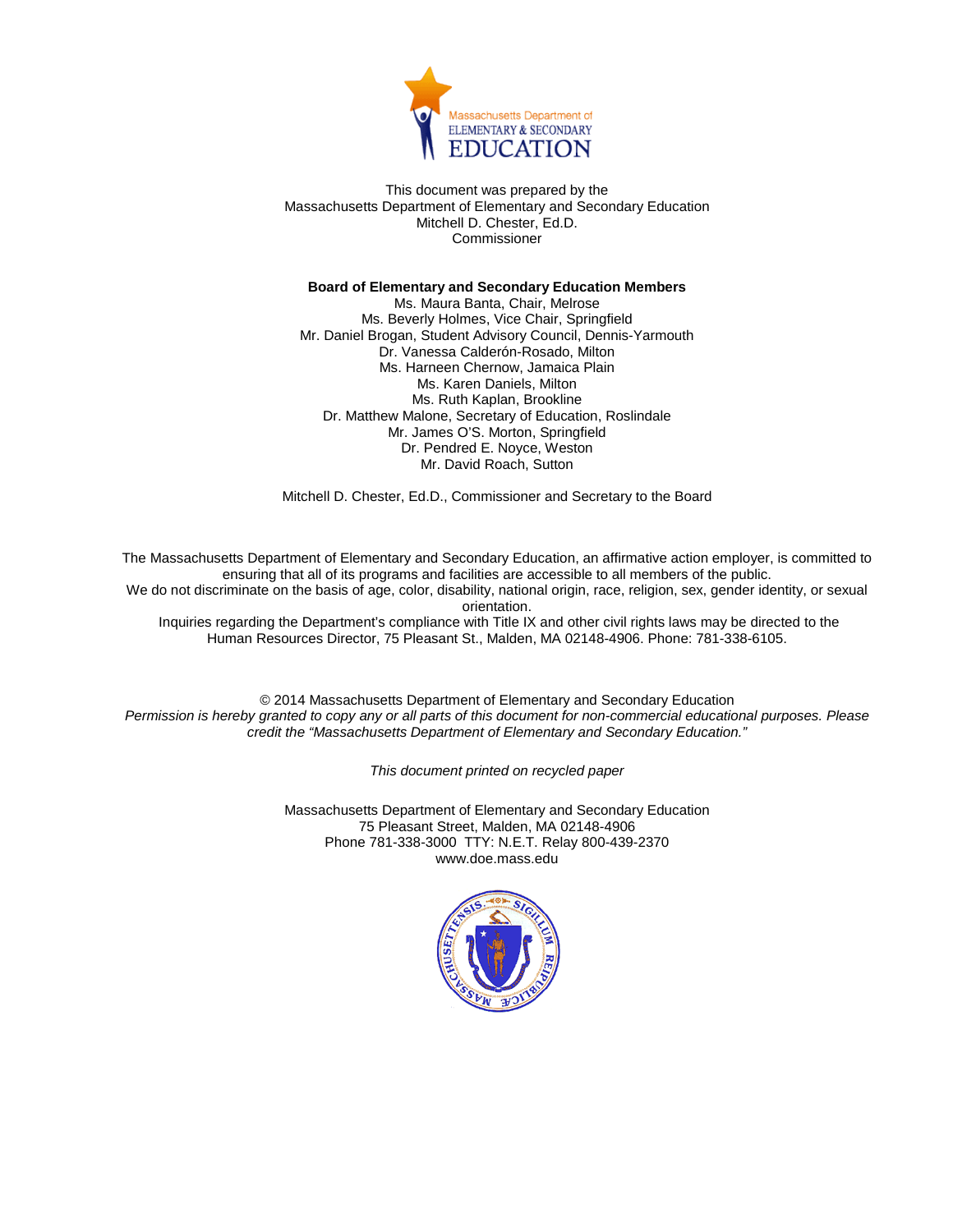# **Table of Contents**

| Α.<br>В.<br>C.                                                                                                                |  |
|-------------------------------------------------------------------------------------------------------------------------------|--|
| Understanding the Administrative Apprenticeship and the Administrative Internship 7<br>Α.<br>Β.<br>C.<br>D.<br>Е.<br>F.<br>G. |  |
| Α.<br>В.<br>C.<br>D.                                                                                                          |  |
| Appendix A - Professional Standards and Indicators for Administrative Leadership 13                                           |  |
| Appendix B - Verification/Endorsement Form for Administrator Licensure 17                                                     |  |
|                                                                                                                               |  |
|                                                                                                                               |  |
| Appendix E - Administrator Performance Assessment for Initial License  22                                                     |  |
|                                                                                                                               |  |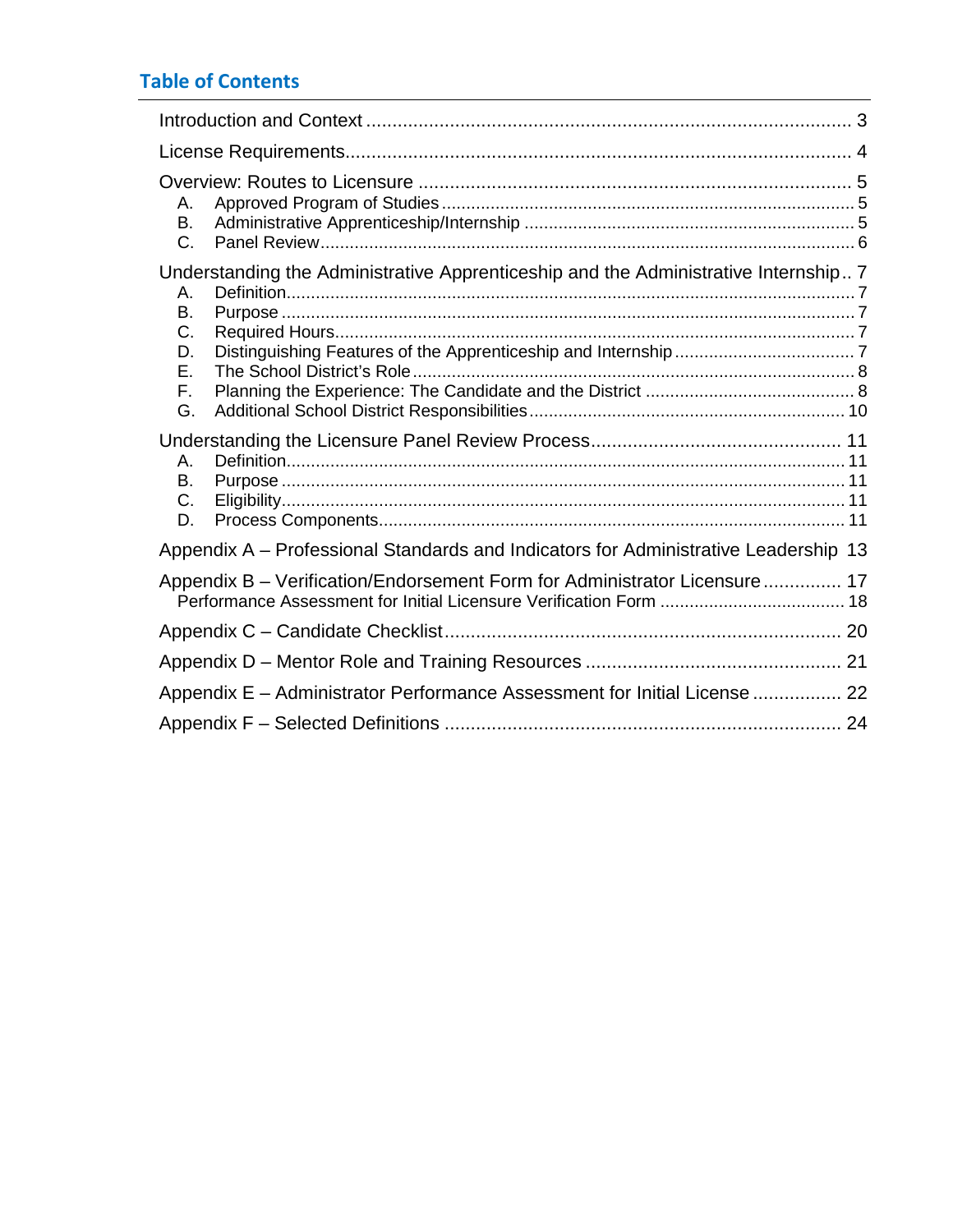

# *Massachusetts Department of Elementary and Secondary Education*

*75 Pleasant Street, Malden, Massachusetts 02148-4906 Telephone: (781) 338-3000*

 *TTY: N.E.T. Relay 1-800-439-2370*

Mitchell D. Chester, Ed.D. *Commissioner*

# **MEMORANDUM**

**To: School District Superintendents, Charter School Leaders, Candidates for Licenses as Administrative Leaders, Aspiring Administrative Leaders, and Other Interested Stakeholders From: Mitchell D. Chester, Ed.D. Commissioner Date: April 22, 2014 Subject: Overview of Routes to Administrator Licensure and Guidelines for the Administrative Apprenticeship/Internship and Panel Review Routes**

I am pleased to provide you with the *Overview of Routes to Administrator Licensure and Guidelines for the Administrative Apprenticeship/Internship and Panel Review Routes.* The amendments to the regulations for Educator Preparation and Licensure (603 CMR 7.00) passed by the Board in December 2011 and June 2012 required updating the *Guidelines to Administrator Routes to Licensure (2003).* This new document, which provides both an overview and guidelines, replaces that document.

The regulation changes included new Professional Standards for Administrative Leadership (603 CMR 7.10) as well as increased minimum hours for the field experience for some administrator licenses (603 CMR 7.09). The Professional Standards for Administrative Leadership are now aligned to the Standards for Effective Administrative Leadership Practice, creating a seamless connection and ensuring a coherent system of leadership development from preparation to evaluation and professional growth.

The overview of the routes to Administrator Licensure is intended to provide basic information on the three routes to licensure. The Overview section will be useful to aspiring leaders and those contemplating pursuing an administrative leadership role. The guidelines related to the administrative apprenticeship/internship and the panel review provide detailed process information for individuals and districts pursuing licensure through either of these routes.

The Department also is developing performance assessments for initial licensure for all administrator licenses. Leadership candidates must demonstrate their ability to do the authentic work of school and district leaders. The first administrator performance assessment will be for principals, and it will be available in Fall 2015. Appendix E of this *Overview* provides updated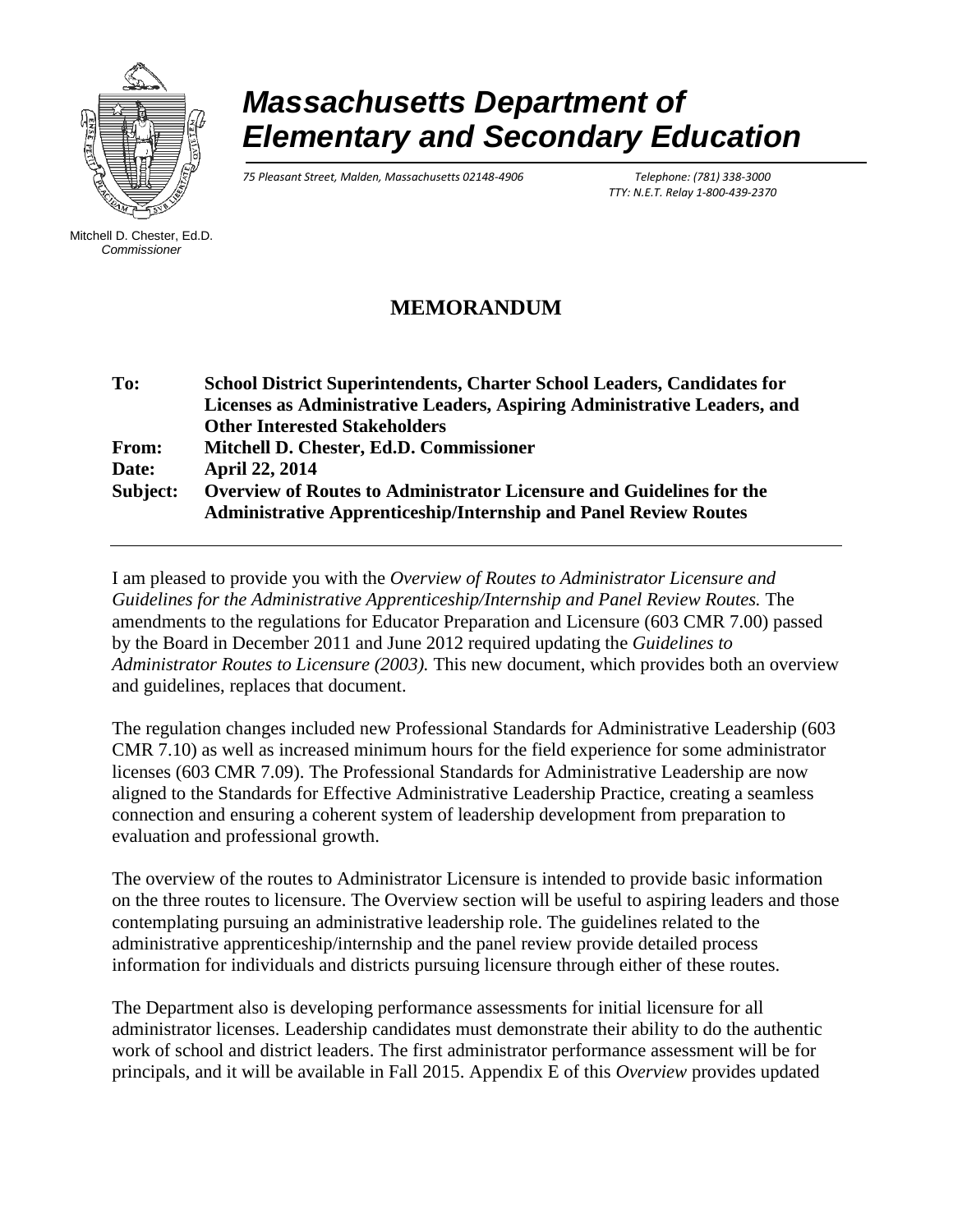information on the Department's expectations related to candidate performance assessment for initial licensure.

Preparing future administrative leaders who are ready to take on the challenges of leading the Commonwealth's schools and districts is a shared responsibility between administrative leadership preparation programs and P-12 Districts. I urge all stakeholders engaged in the preparation of these leaders to embrace these new standards and higher expectations.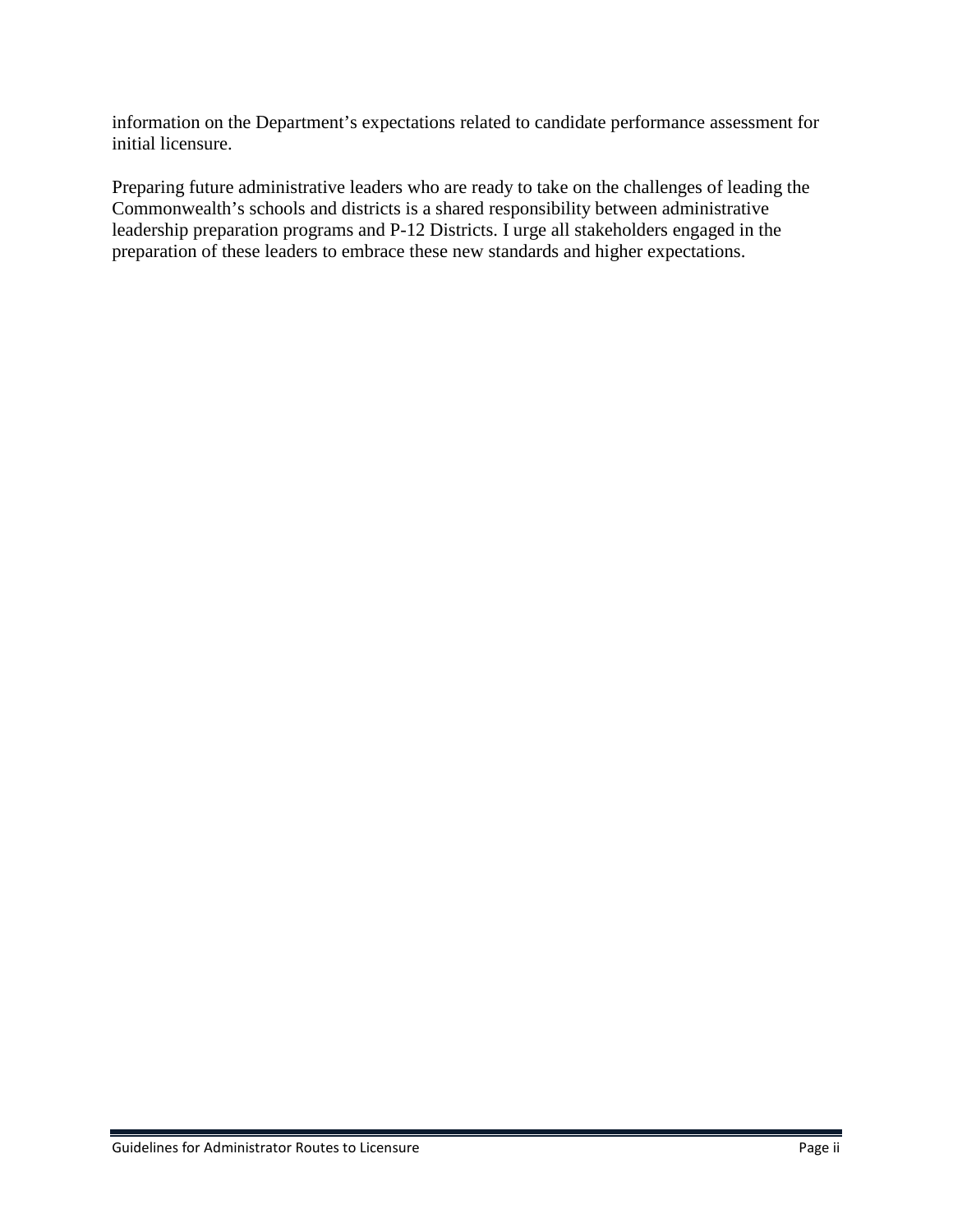# **Introduction and Context**

<span id="page-5-0"></span>In 2011 and 2012, the Massachusetts Board of Elementary and Secondary Education (Board) approved changes to the Regulations for Educator Licensure and Preparation Program Approval that impact licensure for administrators and these changes took effect on January 1, 2014. The December 2011 Educator Licensure and Program Approval Regulations introduced new professional standards applicable to all administrator licenses. These Professional Standards for Administrative Leadership replace the Professional Standards for Administrators. The Department subsequently published the *[Guidelines for the Preparation of Administrative](http://www.doe.mass.edu/edprep/advisories/) [Leaders,](http://www.doe.mass.edu/edprep/advisories/)* in May 2012, which contains detailed indicators for each of the four standards*.* Please refer to Appendix A of this document for the complete set of Standards and Indicators.

On June 20, 2012, the Board approved further changes to the Regulations for Educator Licensure and Preparation Program Approval, including revisions to Licenses and Routes for Administrators [603 CMR 7.09 (1-2 and 4)]. The June 2012 regulations contain increased required hours for the practicum/practicum equivalent and the apprenticeship/internship for some administrator licenses. Please refer to the chart on page 7 of this document for the complete list of required hours.

The central purpose of these changes is to ensure that all schools in the Commonwealth have well-prepared school and district administrators; these leaders are essential to achieving the goal of providing an effective learning environment for students. While there are new standards and higher expectations related to the routes to administrator licensure, there continues to be a variety of means for licensed educators, non-traditional educators, and career-changers from other professions to pursue licensure as an administrator in the Commonwealth. Individuals interested in school or district leadership may choose to prepare for one of five administrator roles requiring licensure in this state:

- superintendent/assistant superintendent,
- principal/assistant principal,
- supervisor/director,
- special education administrator, and
- school business administrator

The purpose of this document is to provide an overview of the three routes to administrator licensure, which are the approved program, the administrative apprenticeship/internship, and panel review. Additionally, the purpose is to provide guidelines containing more in-depth information for the administrative apprenticeship/internship route and the panel review route.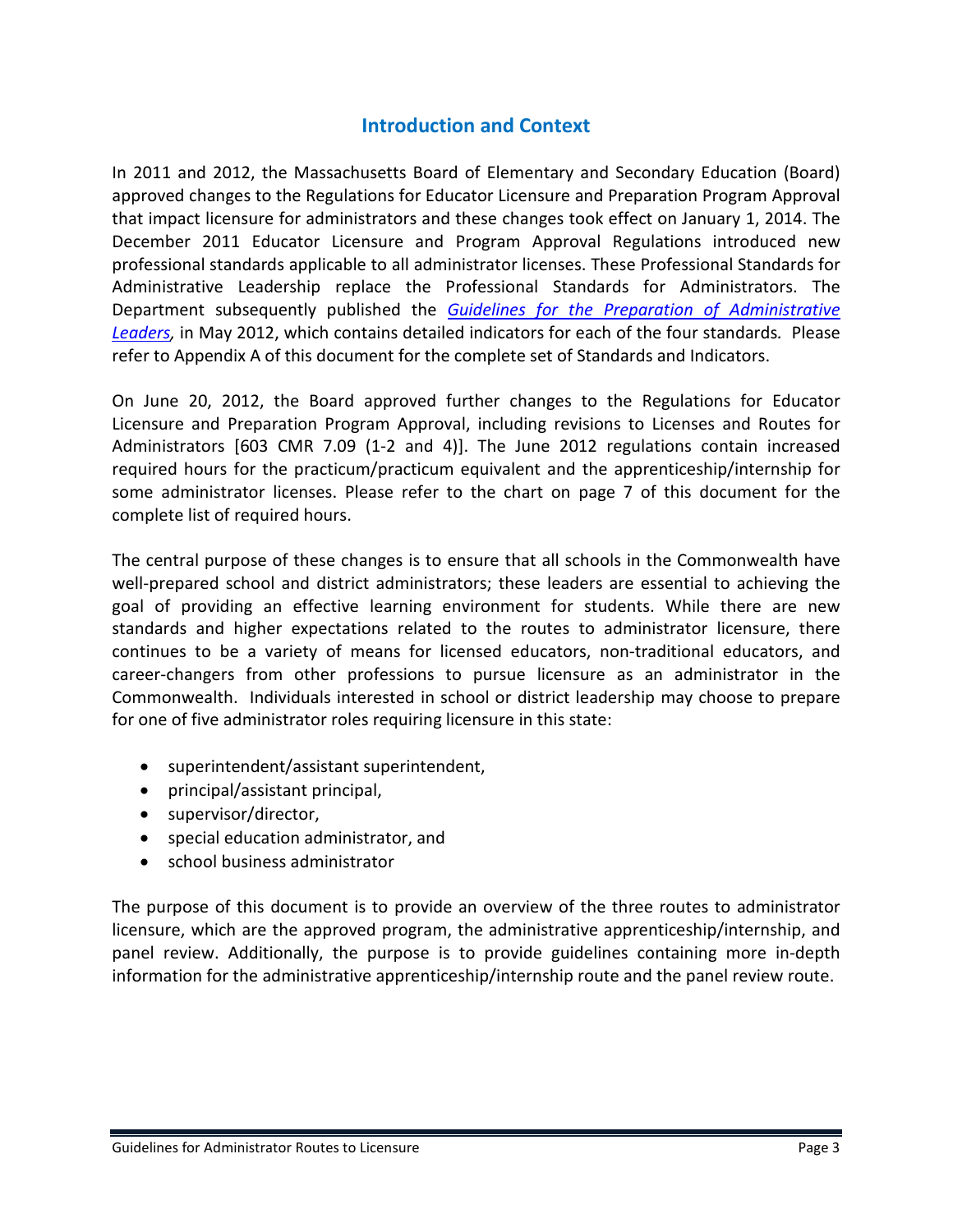# **License Requirements**

<span id="page-6-0"></span>To obtain an administrator license, candidates must demonstrate successful application of the Professional Standards for Administrative Leadership through an approved program, an administrative apprenticeship/internship, or panel review culminating in the Department's Performance Assessment for Initial License.

Candidates applying for an administrator license, other than a Temporary, must receive a passing score on the MTEL Communication and Literacy Skills Test.

As of July 1, 2014, candidates who are applying for their first administrator's license, other than a Temporary, as either a principal or as a supervisor/director of a core academic<sup>[1](#page-6-1)</sup> teacher will be required to have a Sheltered English Immersion (SEI) Administrator Endorsement. It is highly recommended that applicants for other administrator licenses consider carefully whether to obtain a SEI endorsement. If an administrator will be supervising and/or evaluating core academic teachers (as defined above) with ELL students, then he/she will be required to have a SEI endorsement. As a newly licensed administrator, you will not know your precise job responsibilities in advance; therefore, it is wise to consider obtaining a SEI endorsement so that you are not limited in the administrator positions you can assume. For the most updated information on SEI requirements, please visit the Department's RETELL [webpage.](http://www.doe.mass.edu/retell/)

Specific requirements for each administrator license regarding prerequisite licenses and experience, degrees, subject matter coursework, additional or out-of-state licenses, may be found in the Educator Licensure Regulations (603 CMR 7.00). In addition to this document, candidates are encouraged to review the Department's Licensure [webpage](http://www.doe.mass.edu/Educators/) as well as other guidance documents referenced in this document in order to assist them in determining the best means to obtain an administrator licensure.

<span id="page-6-1"></span> $\frac{1}{1}$  $1\text{°}$ Core academic teachers" are defined by 603 CMR 7.02 for purposes of sheltered English immersion instruction as early childhood and elementary teachers, teachers of students with moderate disabilities, teachers of students with severe disabilities, and teachers of the following academic subjects: English, reading and language arts, mathematics, science, civics and government, economics, history, and geography.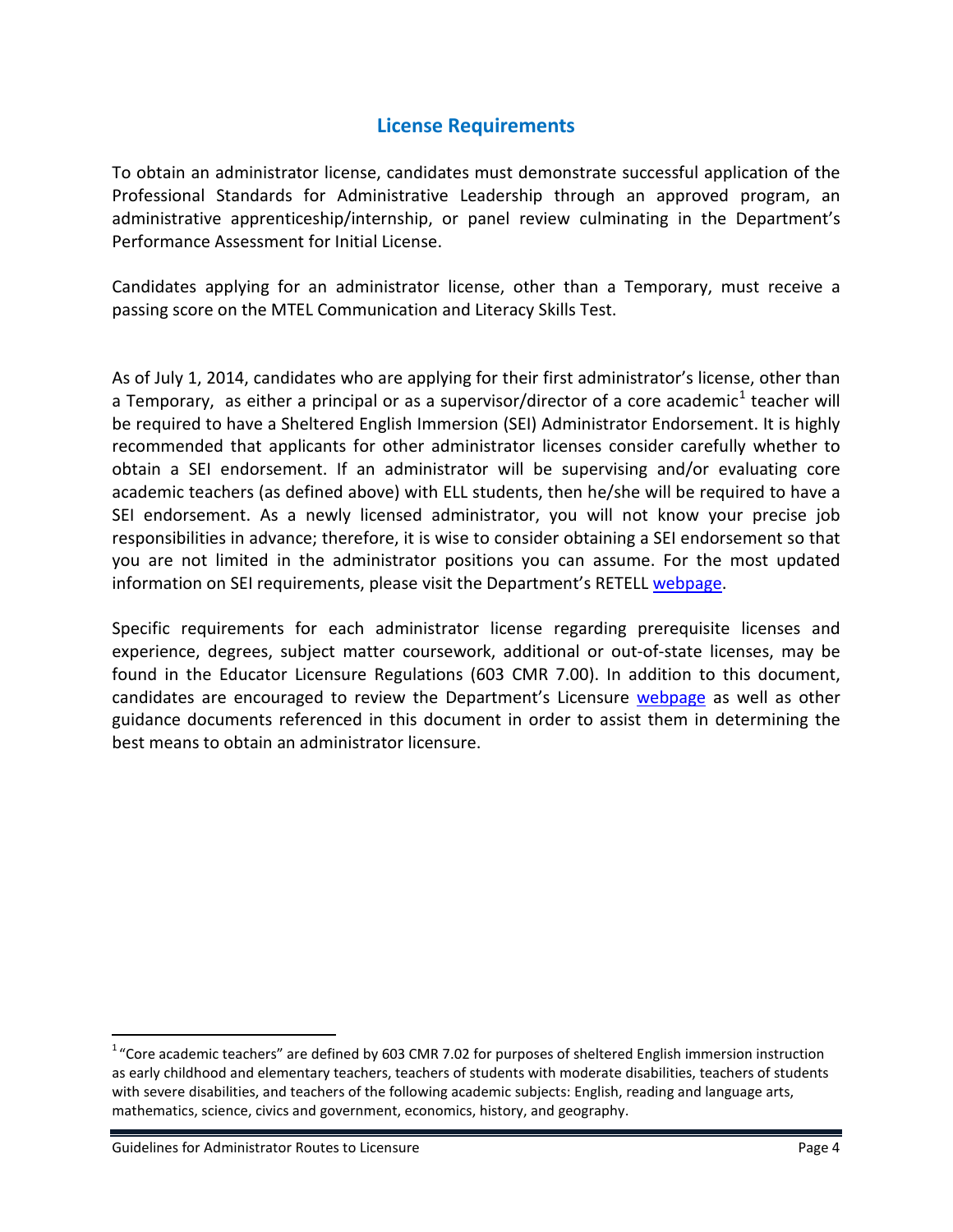### **Overview: Routes to Licensure**

<span id="page-7-0"></span>The purpose of each licensure route is to prepare candidates who can successfully demonstrate the Professional Standards and Indicators for Administrative Leadership. This will enable them to be dynamic and effective school and district leaders, capable of facilitating the development of a district and/or school learning community that promotes student achievement. The Professional Standards and Indicators for Administrative Leadership serve as the basis for assessing candidate eligibility for licensure by the Department. Each preparation route includes an Administrator Performance Assessment for Initial License (refer to Appendix E for more information).

This document focuses on two of the three routes to licensure: the Administrative Apprenticeship/Internship route and the Panel Review route. Brief references and resources are provided about obtaining licensure through an approved program. The routes are:

### <span id="page-7-1"></span>**A. Approved Program**

The Department approves educator preparation programs sponsored by higher education institutions, professional associations, collaboratives, school districts, charter schools, and other organizations. Approved programs are designed to meet the requirements for a specific administrator license. Candidates interested in enrolling in an approved program should refer to the Department's website: [www.doe.mass.edu/edprep](http://www.doe.mass.edu/edprep) for a list of approved administrator preparation programs. Candidates wishing to pursue a master's or other advanced graduate program may investigate approved programs that are degree granting or offer graduate credit transferable to a graduate program. Additional information regarding this route can be found in the *[Guidelines for the Preparation of Administrative Leaders](http://www.doe.mass.edu/edprep/advisories/LeadershipGuidelines.pdf)*.

# <span id="page-7-2"></span>**B. Administrative Apprenticeship/Internship**

This route to licensure, detailed further in the document, is primarily a field-based experience in the role of the license sought. With the regulation changes of June 2012, new minimum hours were introduced for several administrator roles. Candidates interested in an apprenticeship or internship must find a school district that is willing to provide the structure and support needed, including an administrator who holds a valid professional license in the same role and level, has been rated as proficient in his/her most recent summative evaluation, has been trained as a mentor, and who is willing to supervise the candidate. The district must also provide appropriate seminars or workshops to assist the candidate in adequately addressing the Professional Standards and Indicators for Administrative Leadership. Additional information is provided throughout these Guidelines for both candidates and interested school districts.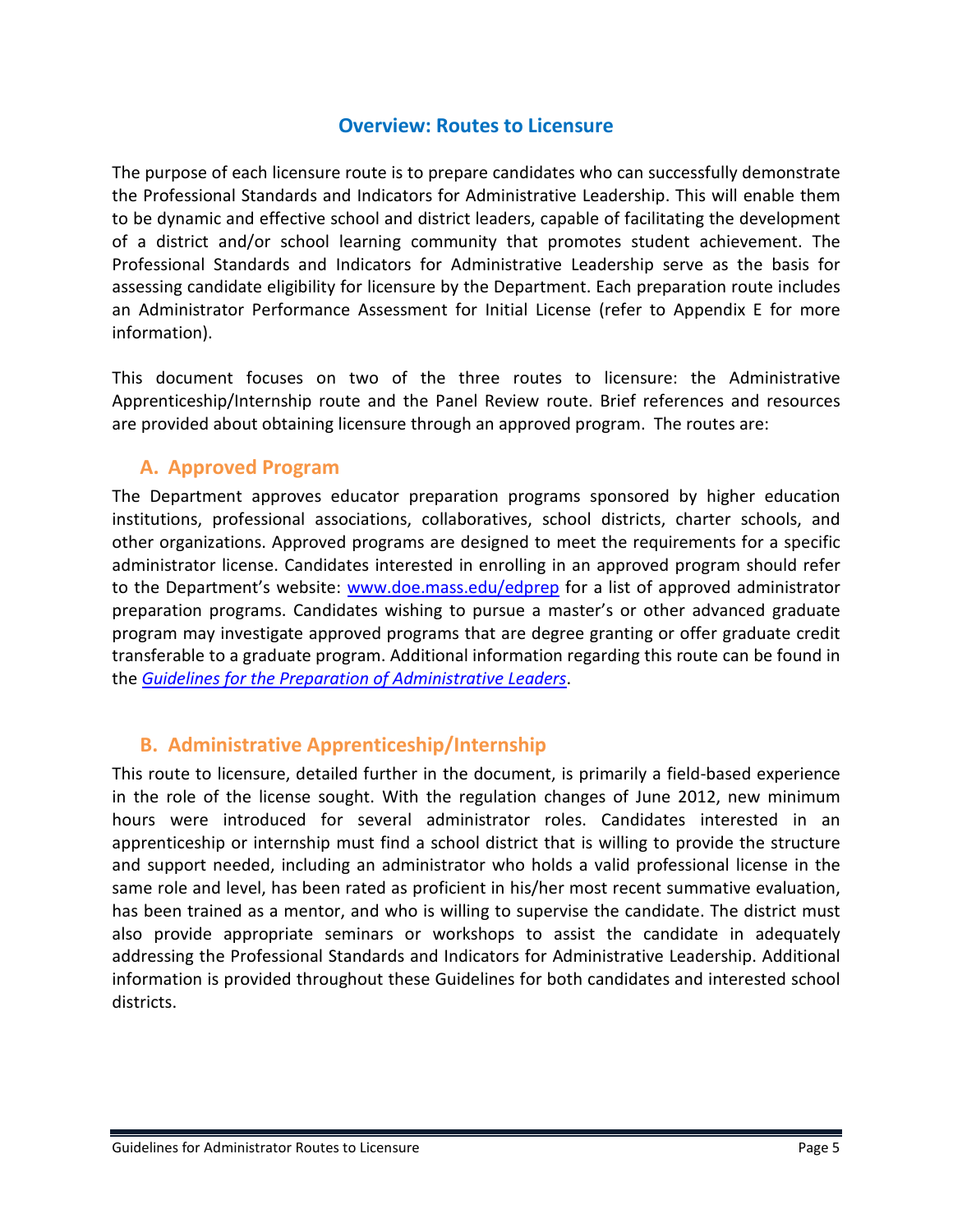### <span id="page-8-0"></span>**C. Panel Review**

The Panel Review, detailed further in this document, is a route to licensure that allows candidates to use a combination of their education (formal schooling and coursework) and their professional experience as a means to demonstrate that they have the qualifications for an administrative license. The Panel Review route is only available for administrator licensure candidates who have the specific prerequisite experiences and is available for **all** superintendent candidates. The process is typically a two-step process: (1) Compilation of requisite materials by the candidate, and (2) An interview with a panel of experienced administrators and educators. Additional information is provided in these Guidelines for candidates.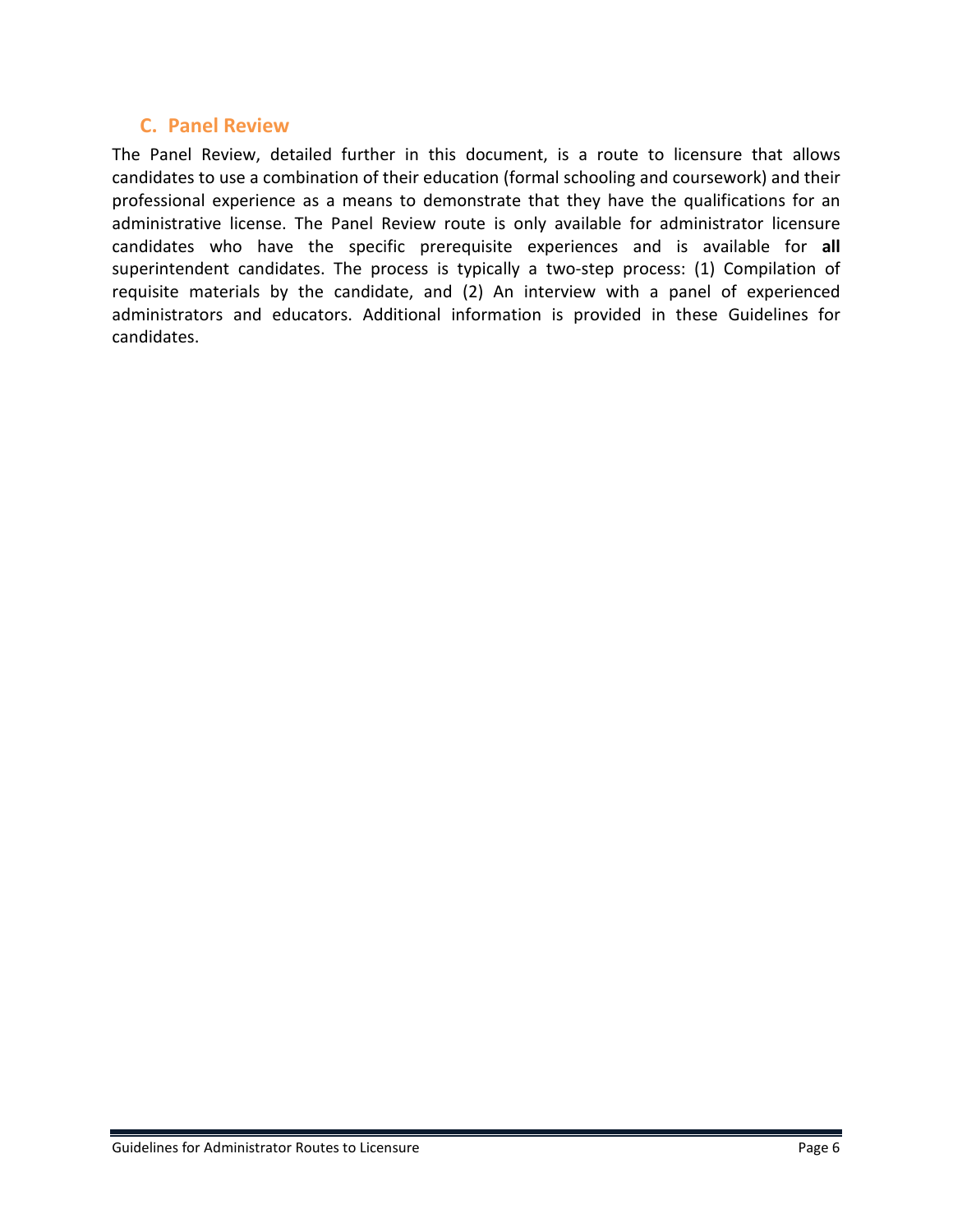# <span id="page-9-0"></span>**Understanding the Administrative Apprenticeship and the Administrative Internship**

# <span id="page-9-1"></span>**A. Definition**

A comprehensive field-based learning experience of at least 300 hours in the role and at the level of the license sought, guided by a trained mentor who holds a Professional license in the same role. It shall provide seminars, workshops, and other opportunities for candidates to address the Professional Standards for Administrators set forth in 603 CMR 7.10 and prepare candidates for a Performance Assessment for Initial License. Such experience should be regularly spaced over the course of an academic year and may be completed as a paid or unpaid apprenticeship or as an internship while the candidate is employed as an acting administrator. (603 CMR 7.02: Definitions).

# <span id="page-9-2"></span>**B. Purpose**

These guidelines are for candidates and school districts that have chosen the Administrative Apprenticeship/Internship pathway for meeting the requirement of demonstrating the successful application of the knowledge and skills expected of school administrators. This route is available for eligible candidates applying for the following administrative licensure areas:

- A. Superintendent/Assistant Superintendent (levels: all)
- B. Principal/Assistant Principal (levels: PreK-6; 5-8; 9-12)
- C. Supervisor/Director (levels: dependent on prerequisite license)
- D. Special Education Administrator (levels: all)
- E. School Business Administrator (levels: all)

# <span id="page-9-3"></span>**C. Required Hours**

| Superintendent/Assistant Superintendent | 500 hours |
|-----------------------------------------|-----------|
| <b>Principal/Assistant Principal</b>    | 500 hours |
| Supervisor/Director                     | 300 hours |
| <b>Special Education Administrator</b>  | 500 hours |
| <b>School Business Administrator</b>    | 300 hours |

# <span id="page-9-4"></span>**D. Distinguishing Features of the Apprenticeship and Internship**

A candidate with either traditional or non-traditional educational experiences or a candidate with a non-educational background may pursue either an administrative apprenticeship or an administrative internship in a school district as the route to a specific administrator license. Both require a commitment from the district, including the assignment of a trained mentor to work closely with the candidate. (Please refer to Appendix D for more detailed information on mentors.) It is expected that the candidate will work in the apprentice/intern role over the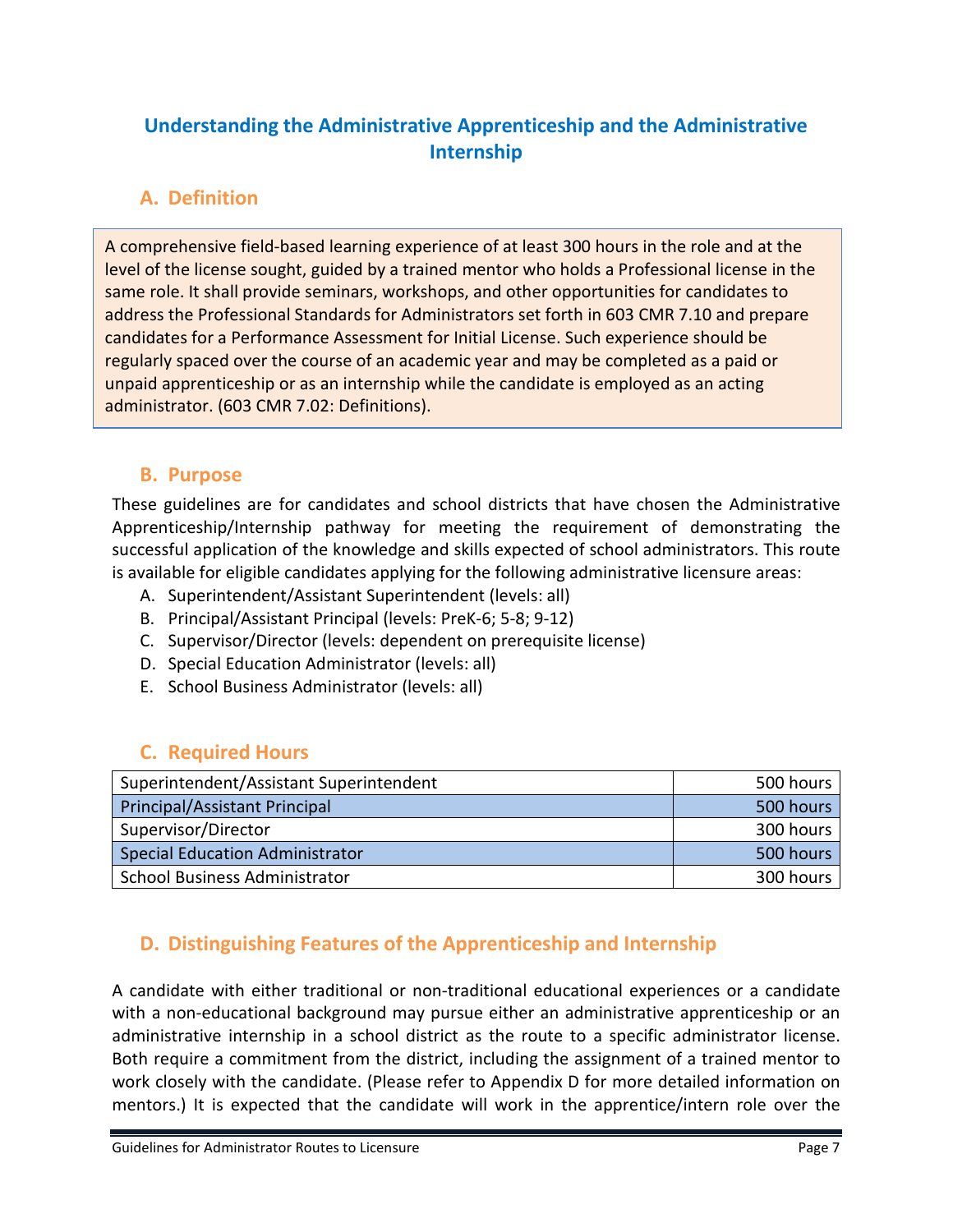course of an academic year; experiences should cover a range of time periods within the school year and cover the span of the full school day.

An administrative internship is one that typically has the licensure candidate employed by the school district as an acting administrator (administrator of record). The administrative apprenticeship can be a paid or unpaid experience and has the candidate functioning in the role of the license sought under the guidance of the mentor for at least the minimum hours required.

# <span id="page-10-0"></span>**E. The School District's Role**

A school district may choose to support an applicant for whom the administrative apprenticeship/internship is the best route to licensure. Alternatively, the district may sponsor or collaborate with another organization with an approved administrator preparation program to support aspiring administrators.

For the Administrative Apprenticeship/Internship, the district should:

- Determine with the candidate if the apprenticeship/internship is a paid or unpaid position and articulate any other district policies/procedures that might impact the candidate's apprentice experience, or
- Decide whether to hire the candidate of choice as an acting administrator (administrator of record).
	- $\triangleright$  If the person is employed in a capacity for which a license would be required for legal employment, the district should apply to the Department for a waiver.
	- Provide a trained mentor for the apprenticeship/internship candidate with the understanding that the mentor also serves in the role of the Supervising Practitioner for the candidate. The mentor must have a professional license in the same field and level the candidate seeks, and he/she must have earned a rating of proficient or higher on his/her most recent summative evaluation.
	- Structure and monitor the candidate's apprenticeship/internship experience and provide seminars and other learning experiences that will give the candidate proficiency in demonstrating the Professional Standards and Indicators for Administrative Leadership (see Appendix A) and support his/her development as an effective leader.
	- Facilitate and verify the candidate's completion of the required Performance Assessment for Initial License.
	- Assist the candidate in compiling the required documentation for licensure upon completion of the apprenticeship/internship (see Appendix B for the Verification/Endorsement Form).

# <span id="page-10-1"></span>**F. Planning the Experience: The Candidate and the District**

The Administrative Apprenticeship/Internship should be planned using the following: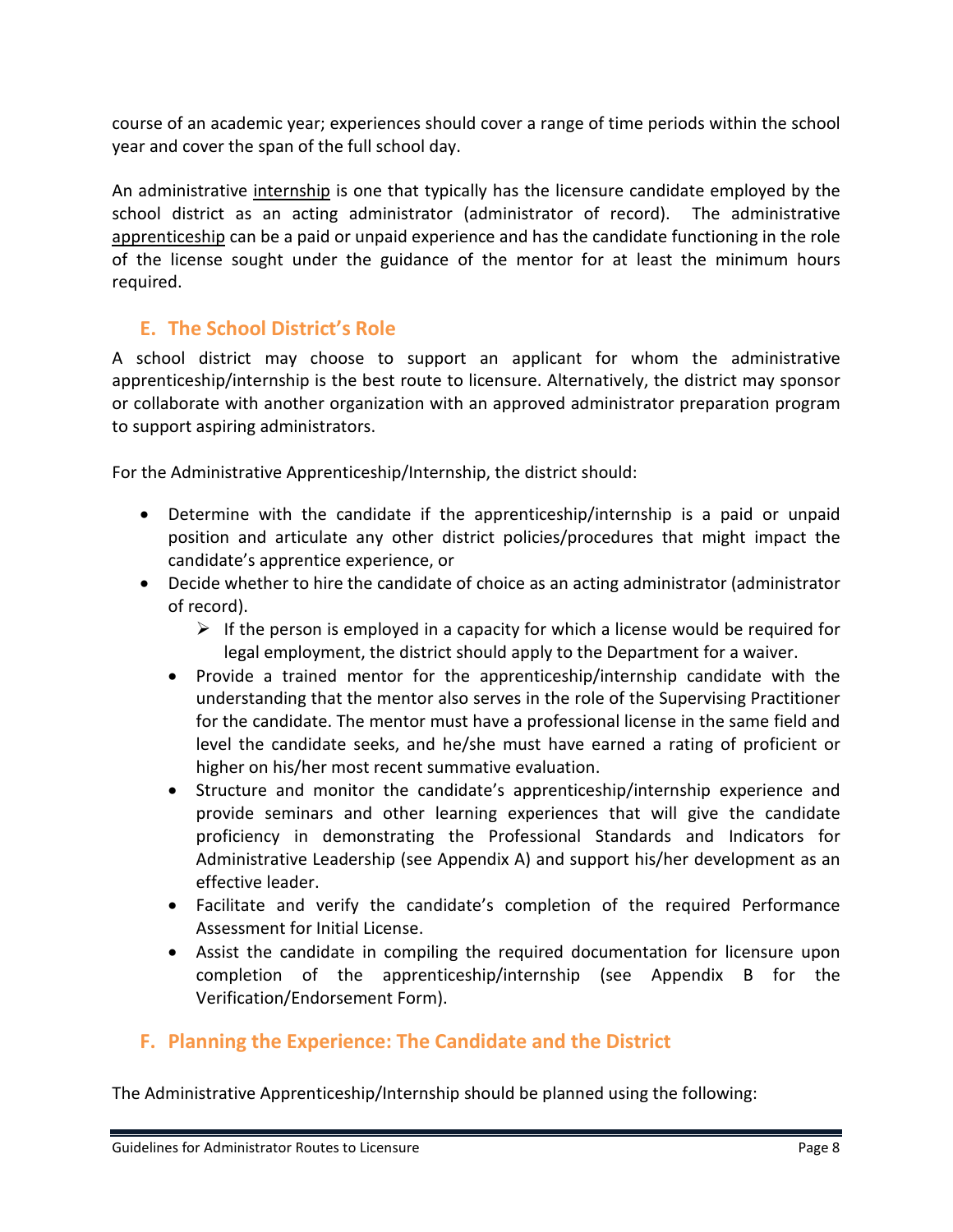- Assignment of a Trained Mentor
	- $\triangleright$  District administrators will assign a mentor who the school district recommends and who is both interested and qualified (working under the appropriate professional license and rated proficient or higher in most recent summative evaluation) to act in the role of mentor. The mentor must have at least three full years of experience under an Initial or Professional license in the same field and level of the license the candidate seeks.
	- $\triangleright$  Mentors assigned to work with the apprentice/acting administrator must receive mentor training made available through the district, partner districts, educational collaborative, professional associations, professional development providers, or higher education partners.
	- $\triangleright$  Mentor Role and Responsibilities: Districts and educators interested in the mentoring of aspiring administrators should refer to Appendix D of this document for additional resource information. Please refer to the *[Guidelines for](http://www.doe.mass.edu/educators/mentor/induct.pdf)  [Induction Programs](http://www.doe.mass.edu/educators/mentor/induct.pdf)* for additional information.
- Development of a Learning Plan
	- $\triangleright$  A candidate should develop a plan with the trained mentor and any other school leaders deemed appropriate contributors in the planning process. The purpose is to structure a comprehensive and relevant field experience. The candidate and mentor should assess the candidate's strengths from prior coursework and experiences and the areas for which there is no prior experience (areas of need).
		- For the apprentice, the purpose of the mentored apprenticeship is to gain experience in all the Professional Standards and Indicators for Administrative Leadership with specific focus on the areas of need identified during planning. The plan and objectives should ensure candidate success in addressing all of the Professional Standards and Indicators for Administrators during the field experience and the Performance Assessment for Initial License.
		- For the intern (acting administrator), the purpose of the mentored internship is to analyze and reflect on the daily experiences encountered "on the job." The candidate needs to successfully address all the Professional Standards and Indicators for Administrative Leadership and ensure that areas of need identified during planning receive specific attention, in order to successfully complete the Performance Assessment for Initial License.
	- $\triangleright$  Provide opportunities for the candidate to pursue experiences in areas identified as critical for success as a school leader in the sponsoring school district in the public schools of the Commonwealth. NOTE: For the purpose of achieving licensure, the apprenticeship/internship is not intended for use in a non-public setting or outside of Massachusetts.
	- $\triangleright$  Planning should include candidate participation in seminars, workshops, case study seminars, or other appropriate professional growth experiences that address the knowledge, skills, and responsibilities identified in the Professional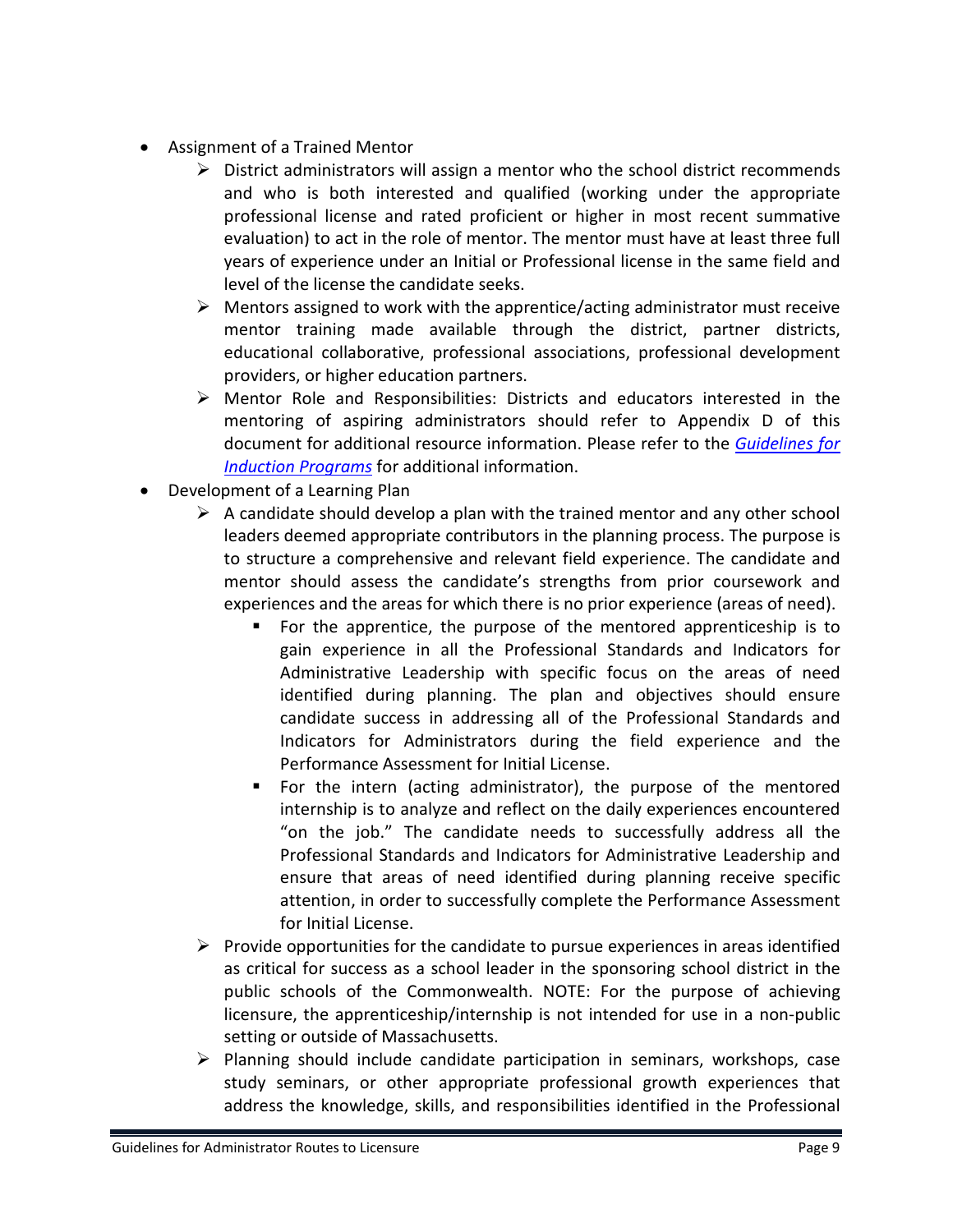Standards for Administrative Leadership. The district can offer these experiences, or may collaborate with other districts or organizations committed to improving the preparation of future school leaders.

- $\triangleright$  The mentor should work with the apprentice/intern to assure that the plan is being followed and adapted as needed. The candidate should engage in reflective activities to enhance learning and improve skills during the experience. The mentor should provide ongoing feedback to the candidate on his/her progress in addressing the standards and preparing for the performance assessment.
- Network of Support
	- $\triangleright$  Mentors should help candidates develop a network of support among colleagues (and to form a cohort if possible) that may facilitate:
		- Informal sessions with other apprenticeship/internship participants,
		- Opportunities to meet with other administrators in the district, and
		- Full or aspiring membership in the professional administrator association for their role and level.
- Verification of Completion of Field-based Experience (minimum of 300 or 500 hours depending on license)
	- $\triangleright$  The Licensure Office will evaluate a candidate's application when the candidate provides the documentation listed in Appendix C (Candidate Checklist). The cooperating or hiring school district supporting the candidate's apprenticeship/internship must provide assistance to the candidate in compiling the documentation. The Verification/Endorsement Form can be found in Appendix B.
- Successful completion of the Performance Assessment for the Initial License. Refer to Appendix E for more specific information.

# <span id="page-12-0"></span>**G. Additional School District Responsibilities**

The cooperating or hiring school district is required to maintain the following on file for review/audit by the Department for a period of five years after the candidate has completed their apprenticeship/internship:

- Mentor information including mentor name, qualifications, license(s) held, and verification of participation in mentor training (refer to mentor requirements in the Licensure Regulations 603 CMR 7:02 Definitions and Appendix D of this document).
- Documentation of seminars, workshops, and other professional growth experiences the candidate participated in during the apprenticeship/internship.
- Copy of the completed Verification/Endorsement Form for Administrator Licensure (see Appendix B).
- Evidence of the candidate's successful completion of the Performance Assessment for Initial License.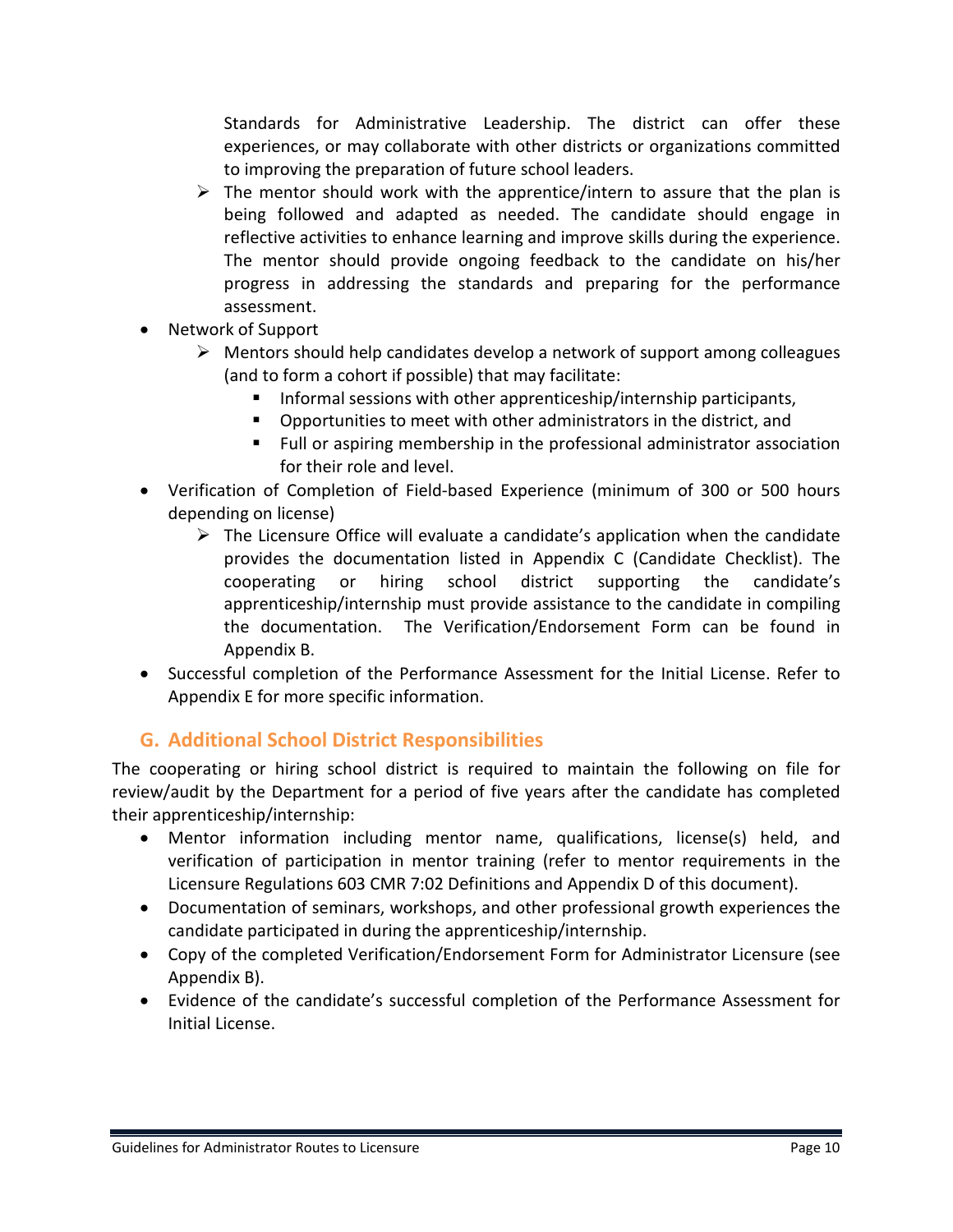# **Understanding the Licensure Panel Review Process**

### <span id="page-13-1"></span><span id="page-13-0"></span>**A. Definition**

The process used by the Department for reviewing and recommending candidates for Initial licensure who have substantial experience and formal education relevant to the license sought but have not met the specific license requirements(603 CMR 7.02: Definitions).

#### <span id="page-13-2"></span>**B. Purpose**

These guidelines are for candidates who have chosen the Panel Review process for meeting the requirement of demonstrating the successful application of the knowledge and skills expected of school administrators. The Department administers the Panel Review Process, and it is available for eligible candidates applying for the following administrative licensure areas:

- Superintendent/Assistant Superintendent (levels: all)
- Principal/Assistant Principal (levels: PreK-6; 5-8; 9-12)
- Supervisor/Director (levels: dependent on prerequisite license)
- Special Education Administrator (levels: all)
- School Business Administrator (levels: all)

# <span id="page-13-3"></span>**C. Eligibility**

Except for candidates for the Superintendent/Assistant Superintendent licensure area, eligibility for the Panel Review is limited to candidates who have met other specific requirements, depending on the licensure area. These requirements include but may not be limited to the following:

- Documentation of the possession of the degree required for the license sought or another advanced degree in an appropriate field;
- A passing score on the Communications and Literacy Skills test for educator licensure in Massachusetts;
- Possession of at least an Initial license (Preliminary license for Supervisor/Director) in another role and completion of at least three years of employment in the role or completion of three years of full-time employment in a specific leadership role (depending on the license sought);
- Completion of a post-baccalaureate program in management/administration at an accredited institution or three full years of employment in an executive management/leadership, supervisory, or administrative role.

#### <span id="page-13-4"></span>**D. Process Components**

• **Portfolio Compilation and Review**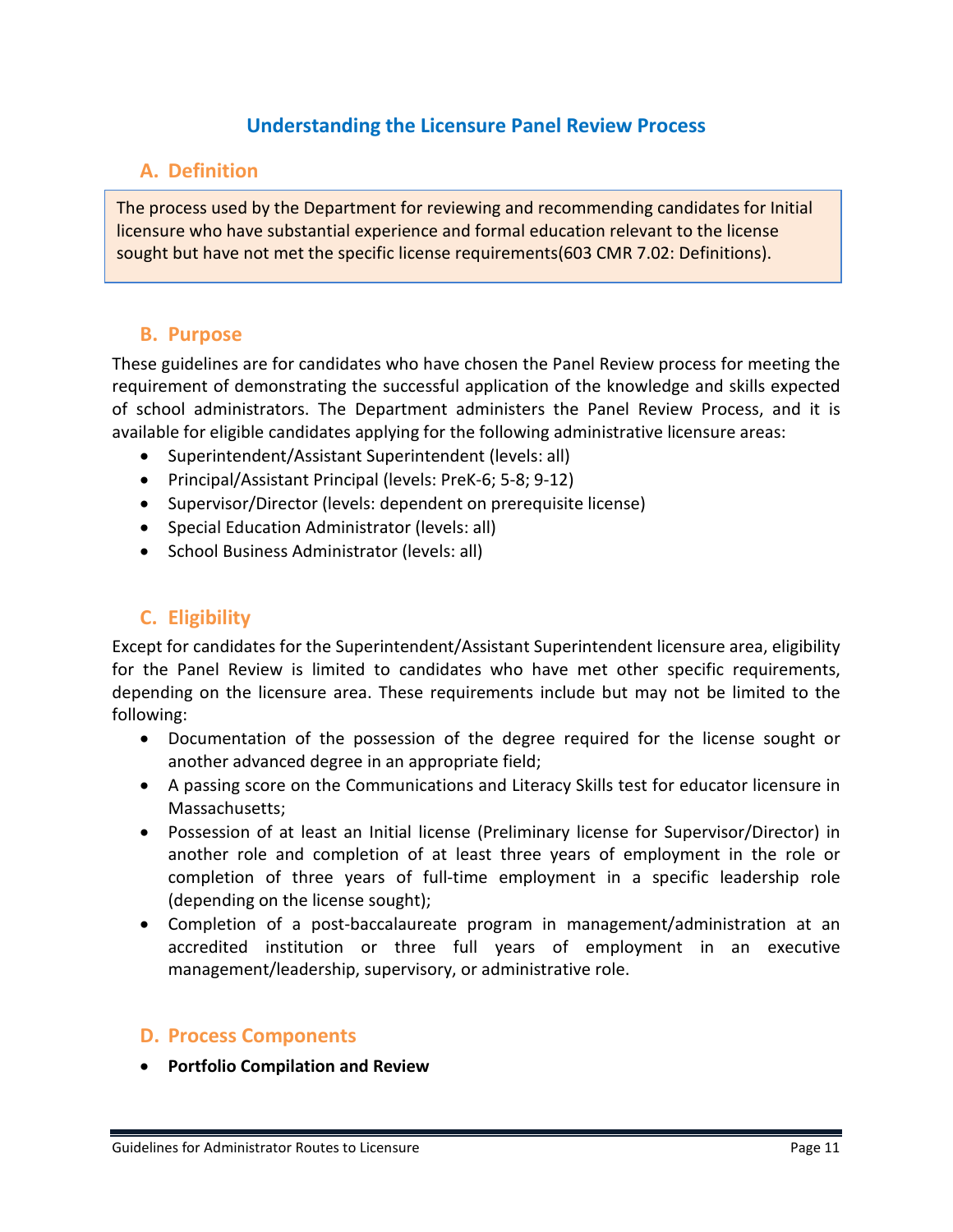- $\triangleright$  A Candidate whose eligibility for the Panel Review has been confirmed by the Department must submit the following to the Office of Educator Licensure:
	- An updated resume;
	- All relevant official transcripts not already on file, documenting possession of the required degree;
	- **Verification of licensure in required areas;**
	- **EXT** Letters of recommendation, support, and employment verification from employers;
	- A written statement by the candidate addressing his or her knowledge of and skills for applying the Massachusetts Professional Standards and Indicators for Administrative Leadership
- $\triangleright$  After the portfolio has been compiled and submitted for review via the Panel Review process, the candidate could be recommended for the Performance Assessment for Initial Licensure or scheduled for an interview to meet with Panel Review members for further consideration.

#### • **Panel Review Interview**

- $\triangleright$  During the interview, a candidate may be asked to address specific issues or the Professional Standards and Indicators for Administrative Leadership in general.
- $\triangleright$  The Panel Review interview will be held at the Department.

#### • **Panel Review Recommendations**

- $\triangleright$  Upon completion of the Panel Review process, the Panel may recommend to the Commissioner of Elementary & Secondary Education one of the following:
	- **That the candidate be licensed;**
	- That the candidate be licensed only after meeting certain conditions;
	- That the candidate not be licensed at this time via the Panel Review and is able to pursue licensure via an approved program or the apprenticeship/internship route.
- $\triangleright$  The Department will notify the applicant in writing of the outcome of the process.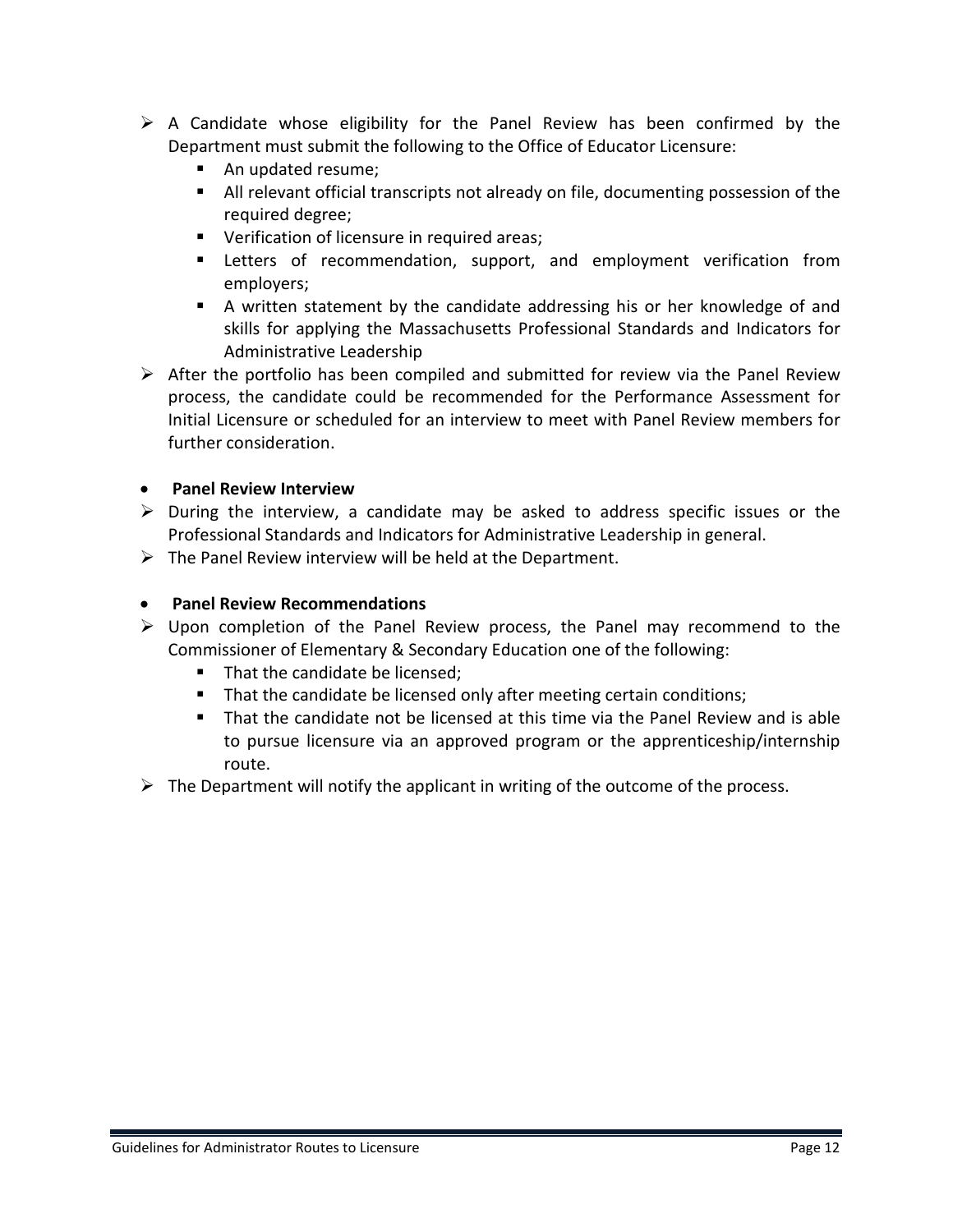# <span id="page-15-0"></span>**Appendix A – Professional Standards and Indicators for Administrative Leadership**

**Standard 1. Instructional Leadership:** Promotes the learning and growth of all students and the success of all staff by cultivating a shared vision that makes effective teaching and learning the central focus of schooling.

#### **Indicators:**

**a. Goals.** Articulates clear goals and objectives relative to student achievement and curriculum, instruction, and assessment, which guide the work of the school and district; understands the school committee role in approval of district goals and objectives.

**b. Aligned Curriculum.** Ensures the implementation of an effective curriculum that is aligned to state curriculum frameworks.

**c. Instruction.** Ensures that instructional practices in all settings reflect high expectations regarding content and quality of effort and work, engage all students, and are personalized to accommodate diverse learning styles, needs, interests, and levels of readiness.

**d. Assessment.** Ensures that all teachers use a variety of formal and informal methods and assessments to measure student learning, growth, and understanding, and also make necessary adjustments to their practice when students are not learning.

**e. Evaluation.** Provides effective supervision and evaluation in alignment and accordance with state Regulations and contract provisions.

**f. Data-Informed Decision-Making.** Uses multiple sources of evidence related to student learning, including state, district and school assessment results and growth data, to inform school and district goals and improve organizational performance, educator effectiveness and student learning.

**g. Equity and Excellence.** Promotes fairness, respect, high expectations, and support for all students through policies, programs, and practices, and addresses the impact of changes in student population on curriculum and instruction.

**h. Accountability.** Creates a culture in which both staff and students take responsibility for their performance and behavior.

**i. Closing Proficiency Gaps.** Can identify and address the complex, multiple causes of educational underperformance and ensures that districts/schools close proficiency gaps.

**j. Intervention Strategy.** Ensures that a comprehensive system exists to meet the individual needs of each student, including adequate learning time, effective instruction, additional academic support, appropriate student services, and differentiated approaches to meet the needs of all learners.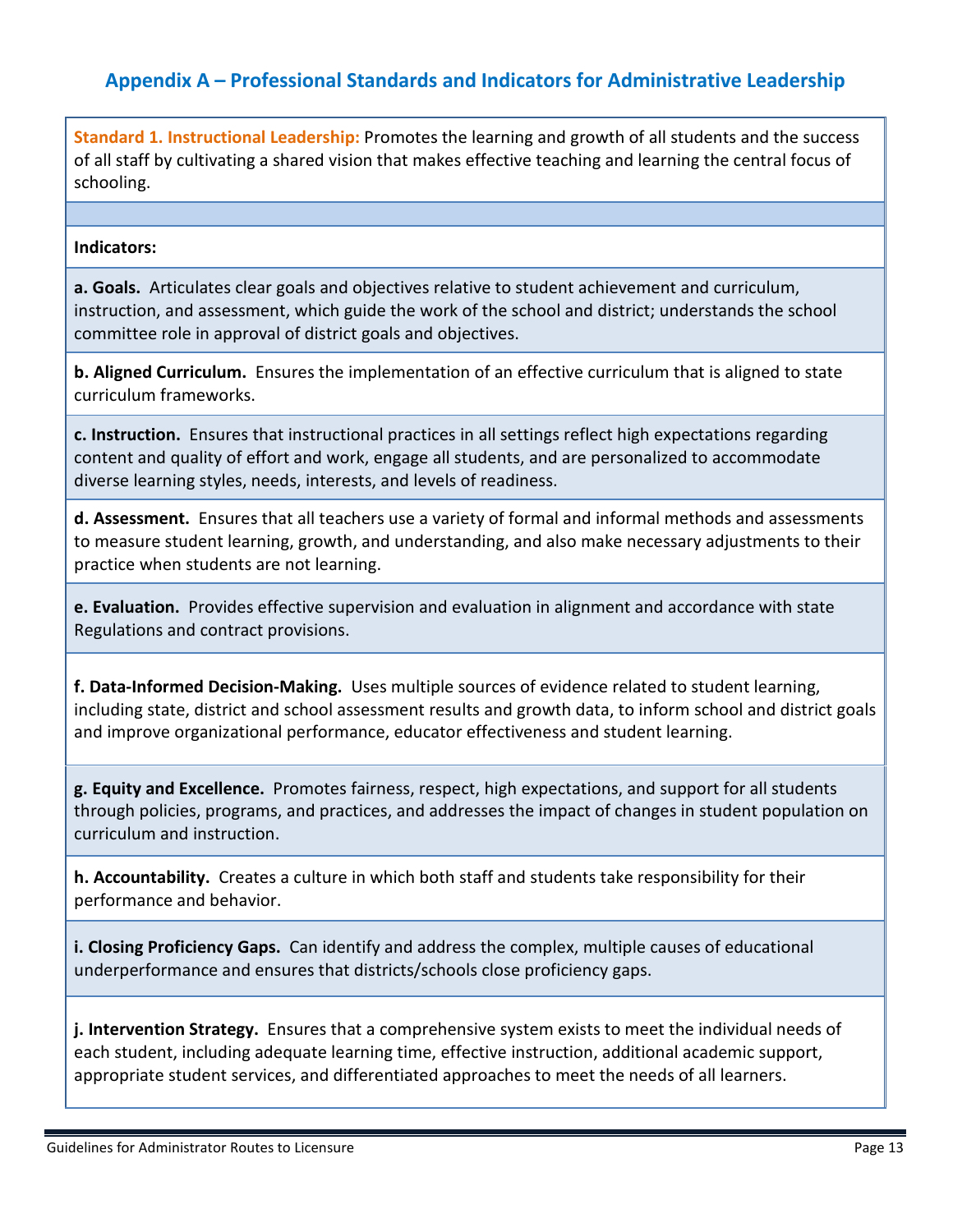**k. Professional Development.** Understands the adult learning needs of staff and creates a culture of inquiry and collaboration, and supports a comprehensive professional development program for all staff that is ongoing, job-embedded, and aligned with school and district goals.

**l. Program Evaluation.** Systematically monitors, evaluates and makes needed changes to curriculum, instruction, and programs to assess their effectiveness in meeting school and district goals.

**m. Technology.** Expects and supports effective use of technology to support instruction.

**n. English Language Learners.** Understands and appreciates the challenges that English language learners (ELL) face in the mastery of academic language and assures that educators are equipped to shelter content and scaffold instruction in order to promote ELLs' academic achievement.

**Standard 2. Management and Operations:** Promotes the learning and growth of all students and the success of all staff by ensuring a safe, efficient, and effective learning environment, using resources to implement appropriate curriculum, staffing and scheduling.

#### **Indicators:**

**a. Safe, Orderly and Caring Environments.** Has plans and procedures in place to address a full range of safety, health and student needs and establishes routines that give staff and students a sense of order, discipline and predictability within a caring environment.

**b. Operational Systems.** Ensures efficient and effective operational systems (e.g., maintenance, transportation, food service) and supports their continuous improvement.

**c. Human Resources Management and Development.** Implements a cohesive approach to human resource management that promotes high quality and effective staff and professional growth, consistent with state licensure, effective employment practices, and collective bargaining agreements.

**d. Scheduling.** Ensures a comprehensive scheduling system that provides sufficient time for instruction, teacher planning and collaboration.

**e. Management Information Systems.** Expects, models, and supports use of technology for management and communication purposes; develops a technology plan yearly that appropriately reflects new technological developments and needs and provides updates as needed.

**f. Laws, Ethics and Policies.** Understands and complies with state and federal laws and mandates, school committee policies, collective bargaining agreements, and ethical guidelines**.**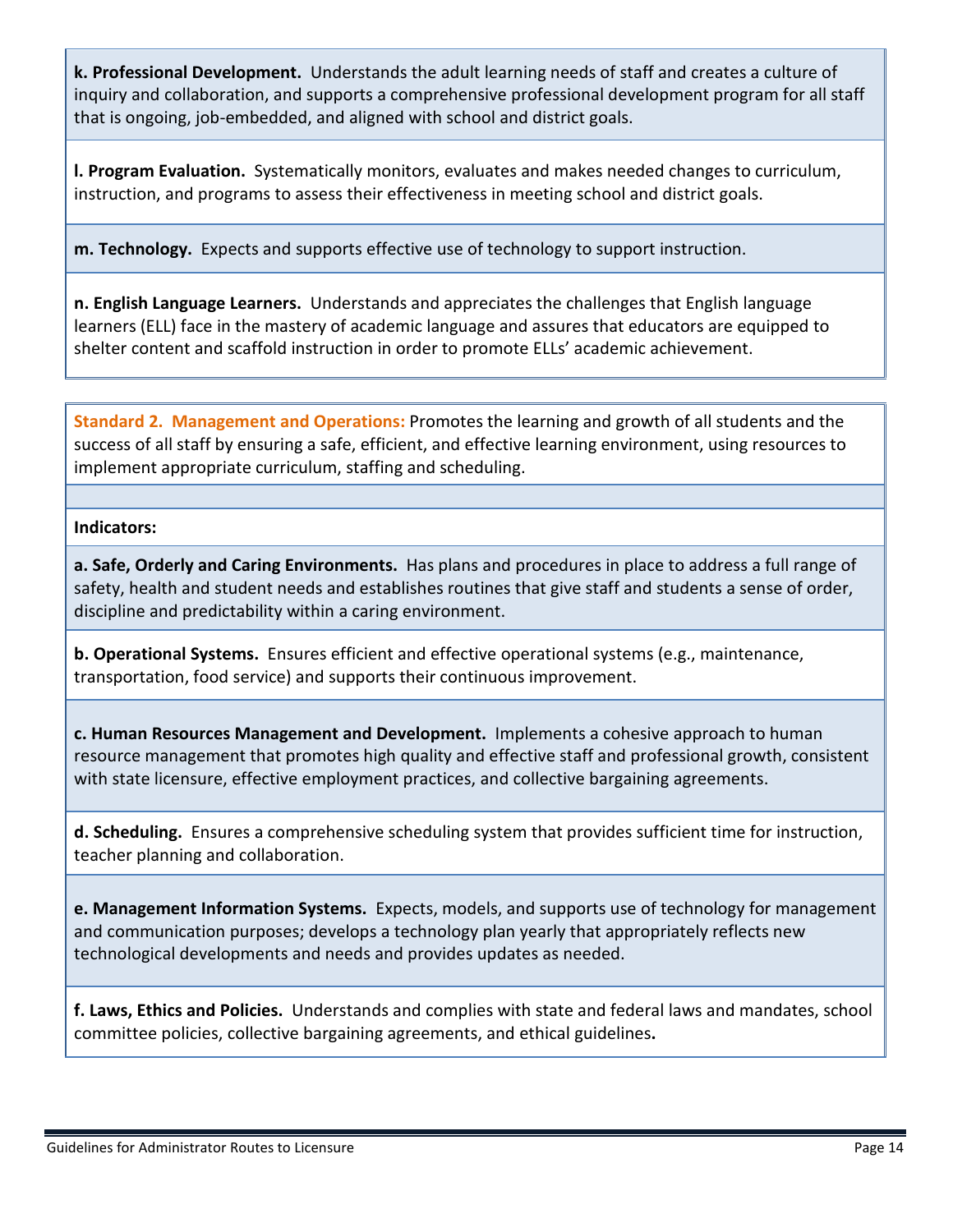**g. Fiscal Systems.** Allocates, manages and audits fiscal expenditures consistent with district and school goals and available resources, and develops a budget for the School Committee that supports the district's vision, mission and goals.

**h. Improvement Planning.** Develops, implements, and assesses the effectiveness of district and school improvement plans.

**i. School Committee Relations.** Provides clear, accurate, and timely information and guidance to the committee to support data-informed policy-making.

**j. Contract Negotiations.** Advises the School Committee on union contracts that reflect best practices and support the district's vision, mission, and goals.

**Standard 3. Family and Community Engagement:** Promotes the learning and growth of all students and the success of all staff through effective partnerships with families, community organizations, and other stakeholders that support the mission of the school and district.

**Indicators:** 

**a. Family Engagement.** Ensures that family concerns are addressed in an equitable, effective, and efficient manner and creates opportunities for families to inform policies, practices and programs that support students and their families and enhance student learning.

**b. Effective Communication.** Effectively executes a full range of communication strategies that generate public understanding and support for the district/school.

**c. Advocacy.** Advocates for, and collaborates with, families, community members, and other stakeholders.

**d. Community Connections.** Builds strong working relationships and connections with appropriate community providers to support students' academic progress, social and emotional well-being, and civic participation.

**e. Cultural Awareness.** Recognizes, values, and enlists the diverse strengths of the whole district/school community to improve student outcomes.

**Standard 4. Professional Culture:** Promotes success for all students by nurturing and sustaining a school culture of reflective practice, high expectations, and continuous learning for staff.

**Indicators:**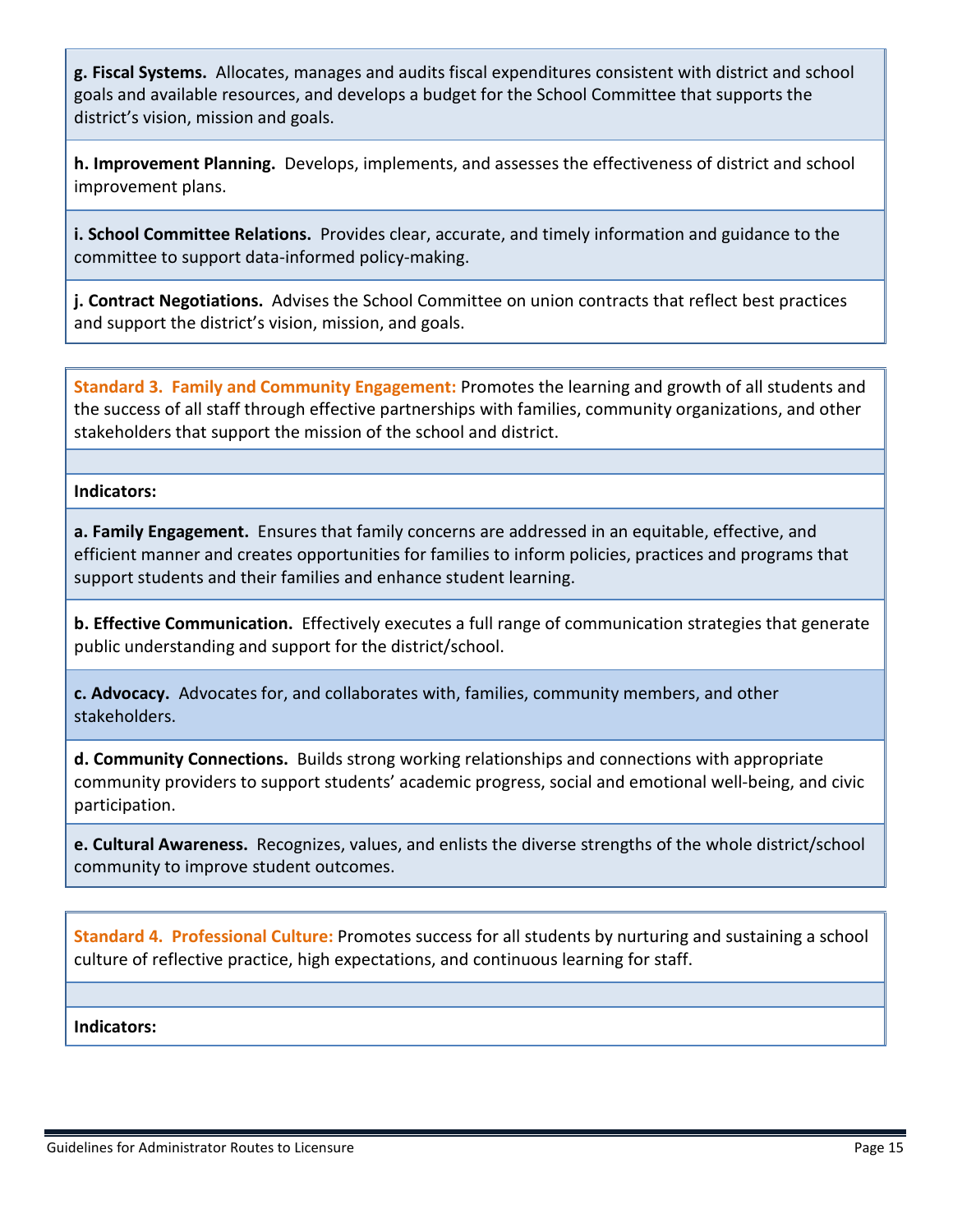**a. Mission and Core Values:** Develops, promotes, and secures staff commitment to core values that guide the development of a succinct, results-oriented mission statement and ongoing decision-making.

**b. Shared Vision.** Successfully and continuously engages all stakeholders in the creation of a shared educational vision in which every student is prepared to succeed in postsecondary education and careers.

**c. Personal Vision.** Articulates a vision for schooling characterized by respect for children and families and democratic values of excellence, equity, and pluralism.

**d. Transformational and Collaborative Leadership**.Cultivates and promotes reflective, adaptive, and collaborative behaviors and skills of self and others in leading change or confronting new challenges.

**e. Cultural Proficiency.** Ensures that policies and practices enable staff members and students to contribute to and interact effectively in a culturally diverse environment in which students' background, identities, strengths and challenges are respected.

**f. Ethical Behavior.** Consistently maintains and promotes ethical and professional conduct and appropriately addresses any unethical and/or unprofessional behavior.

**g. Continuous Learning.** Develops and nurtures a culture in which all staff members are reflective about their practice and use student data, current research, best practices and theory to continuously adapt instruction and achieve improved results. Models these behaviors in the administrator's own practice.

**h. Communications.** Demonstrates strong interpersonal, written, and verbal communication skills, facilitates groups effectively, and fosters clear lines of communication between and among constituencies.

**i. Managing Conflict.** Employs strategies for responding to disagreement and dissent, constructively resolving conflict, and building consensus throughout a district/school community.

**j. Team Building.** Builds high quality and effective teams and fosters collaborative decision-making and responsibility.

**k. Time Management.** Effectively manages time, prioritizes tasks, meets important deadlines to maximize the attainment of personal and professional goals. Plans and leads well-run and engaging meetings that have clear purpose, focus on matters of consequence, and engage participants in a thoughtful, productive series of conversations and deliberations about important school matters.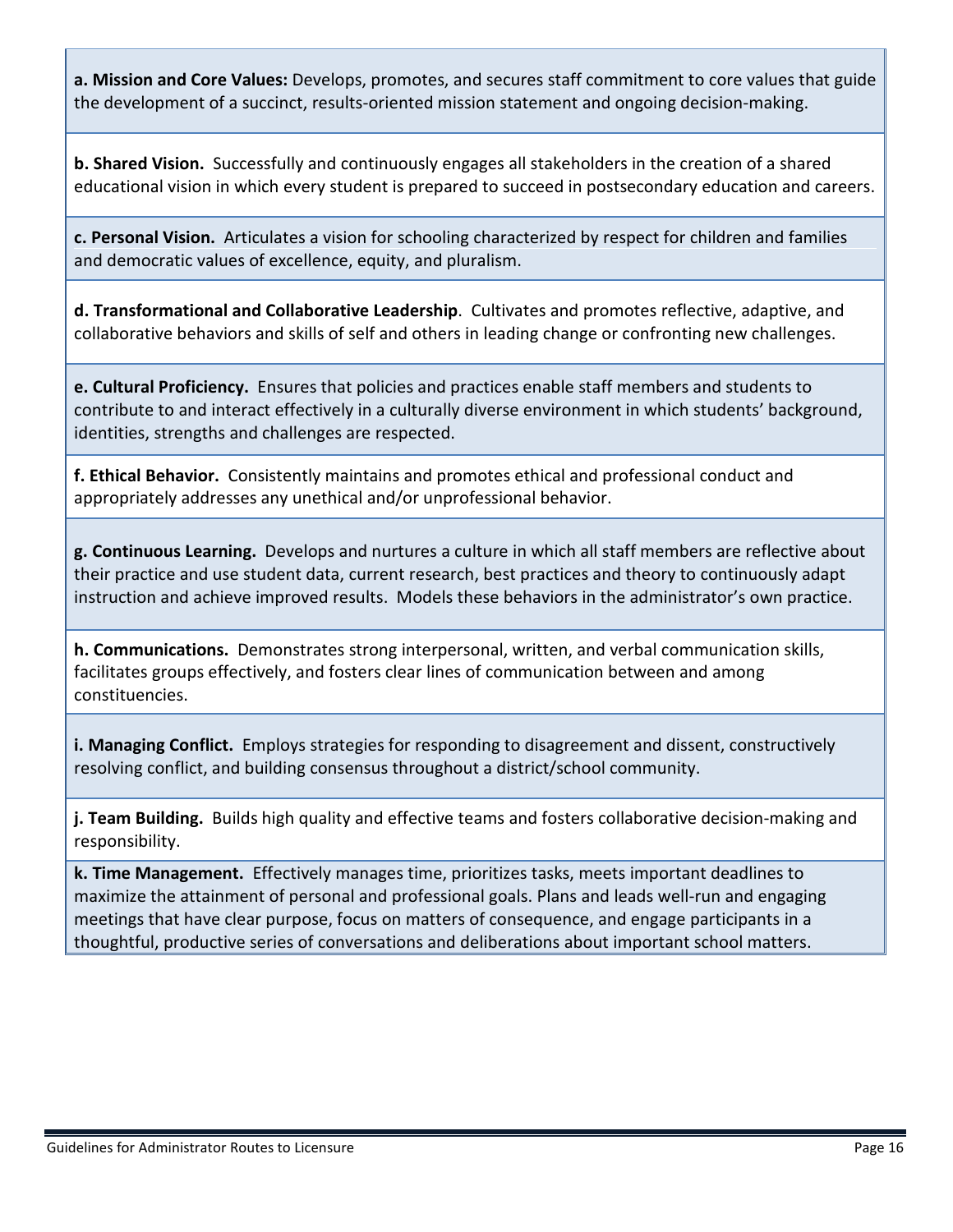# <span id="page-19-0"></span>**Appendix B – Verification/Endorsement Form for Administrator Licensure**

*To be used by candidates completing the Administrative Apprenticeship/Internship*

#### **Part I.** *To be completed by the applicant (print)*

| Name:                               | MFPID:                        |      |
|-------------------------------------|-------------------------------|------|
| <b>Street Address:</b>              |                               |      |
| City/Town:                          | State:                        | Zip: |
| License Field and Level Sought:     |                               |      |
| Field Experience Site Location:     |                               |      |
| Site Location District:             | Grade Levels of Site:         |      |
| Beginning Date of Field Experience: | End Date of Field Experience: |      |

#### **Part II.** *To be completed by the trained Mentor*

| (print)       |                   |
|---------------|-------------------|
| Mentor Name:  |                   |
| Mentor Title: | Mentor License #: |

#### **Part III.** *Completion of Field Experiences (signatures of candidate and trained mentor required)*

| Verification of candidate completion of required minimum field experience working with the trained       |                                           |                                             |
|----------------------------------------------------------------------------------------------------------|-------------------------------------------|---------------------------------------------|
| mentor and engaged in professional activities that address the Professional Standards for Administrative |                                           |                                             |
| Leadership.                                                                                              |                                           |                                             |
| Please select one administrator role:                                                                    |                                           |                                             |
| Superintendent/Assistant Superintendent (500                                                             |                                           | Special Education Administrator (500 hours) |
| hours)                                                                                                   |                                           |                                             |
| Principal/Assistant Principal (500 hours)                                                                | School Business Administrator (300 hours) |                                             |
| Supervisor/Director (300 hours)                                                                          |                                           |                                             |
| Candidate Signature:                                                                                     |                                           | Date:                                       |
| <b>Mentor Signature:</b>                                                                                 |                                           | Date:                                       |

#### **Part IV.** *Licensure Endorsement Statement (signature of superintendent required on this document for candidates completing an Administrative Apprenticeship or Internship)*

I verify to the Massachusetts Department of Elementary and Secondary Education that the above named candidate for the above named administrator license has successfully demonstrated application of the Professional Standards for Administrative Leadership detailed in 603 CMR 7.10 through an administrative apprenticeship/internship with the trained mentor listed above, in accordance with Department Guidelines.

| Superintendent Signature:    | Date:      |
|------------------------------|------------|
| Superintendent Name (print): | License #: |

**Part V.** *Performance Assessment (Please see Appendix E of these Guidelines)*

**Please Note:** Principal/Assistant Principal candidates seeking licensure through any licensure path will be required to participate in the Field Trial of the PAL beginning in **September 2014**. Additional guidance re: the Field Trial will be posted to the following on the Department website: <http://www.doe.mass.edu/edleadership/pal/>**.**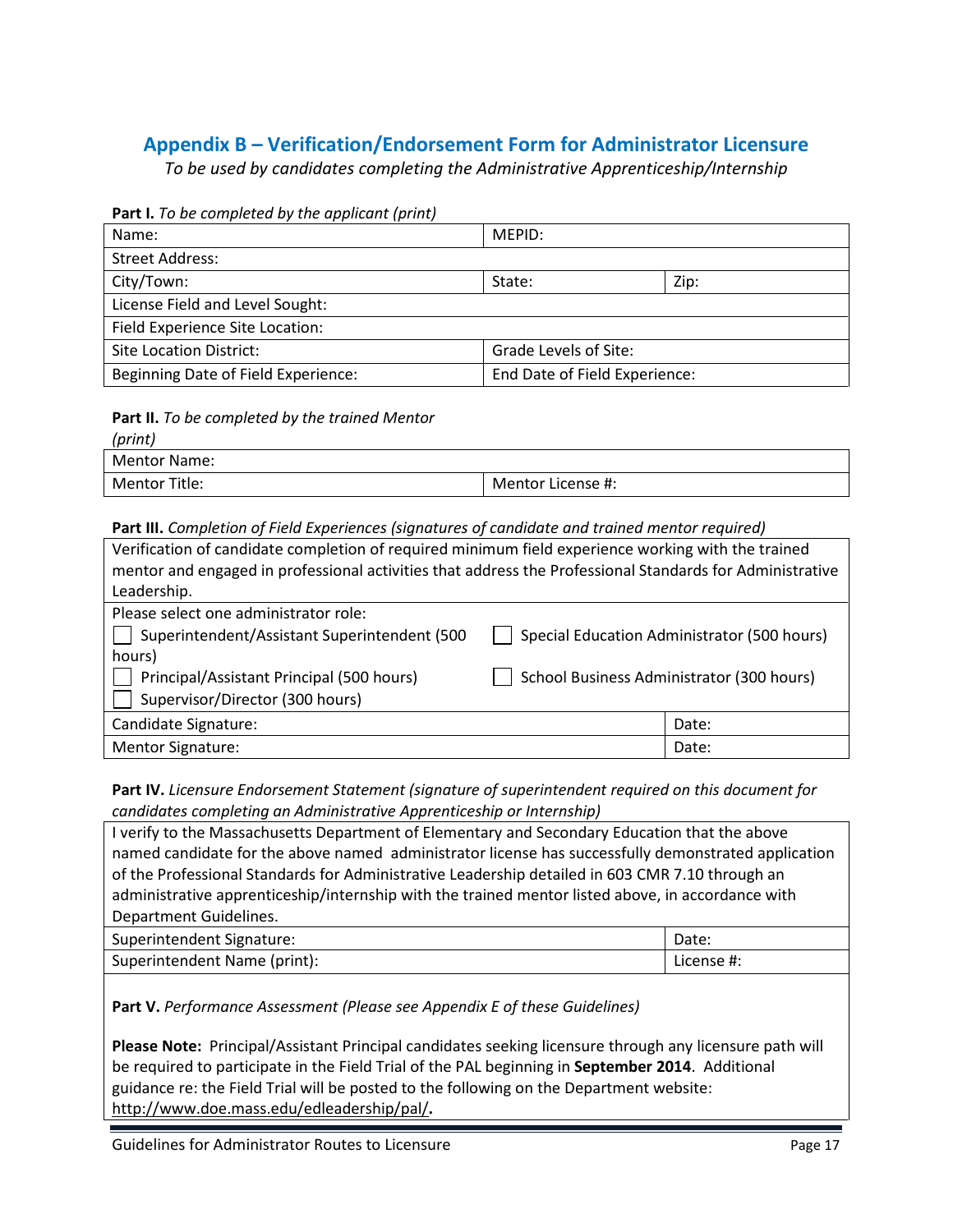Beginning in **Fall 2015,** the Performance Assessment for Leaders (PAL) will be required for earning a Principal/Assistant Principal license.

The candidate must also complete a performance assessment that demonstrates successful application of the Professional Standards for Administrative Leadership to be eligible for licensure as an administrator. Please complete the *Performance Assessment for Licensure Verification Form.*  Supporting documents must be maintained by the candidate and the district for a period of five years.

# **Performance Assessment for Initial Licensure Verification Form**

| <b>Professional Standards for Administrative</b>    | <b>Evidence</b> |
|-----------------------------------------------------|-----------------|
| Leadership (603 CMR 7.10)                           |                 |
| Standard I. Instructional Leadership: Promotes      |                 |
| the learning and growth of all students and the     |                 |
| success of all staff by cultivating a shared vision |                 |
| that makes effective teaching and learning the      |                 |
| central focus of schooling.                         |                 |
| <b>Standard 2. Management and Operations:</b>       |                 |
| Promotes the learning and growth of all             |                 |
| students and the success of all staff by            |                 |
| ensuring a safe, efficient, and effective learning  |                 |
| environment, using resources to implement           |                 |
| appropriate curriculum, staffing and                |                 |
| scheduling                                          |                 |
| <b>Standard 3. Family and Community</b>             |                 |
| <b>Engagement: Promotes the learning and</b>        |                 |
| growth of all students and the success of all       |                 |
| staff through effective partnerships with           |                 |
| families, community organizations, and other        |                 |
| stakeholders that support the mission of the        |                 |
| school and district.                                |                 |
| <b>Standard 4. Professional Culture: Promotes</b>   |                 |
| success for all students by nurturing and           |                 |
| sustaining a school culture of reflective           |                 |
| practice, high expectations, and continuous         |                 |
| learning for staff.                                 |                 |

#### <span id="page-20-0"></span>**Part I. To be completed by candidate**

|  |  |  | Part II. To be completed by the trained mentor |  |
|--|--|--|------------------------------------------------|--|
|--|--|--|------------------------------------------------|--|

| <b>Standard</b>                               | <b>Rating</b> |
|-----------------------------------------------|---------------|
| Standard 1 – Instructional Leadership         |               |
| <b>Standard 2 - Management and Operations</b> |               |
| Standard 3 – Family and Community Engagement  |               |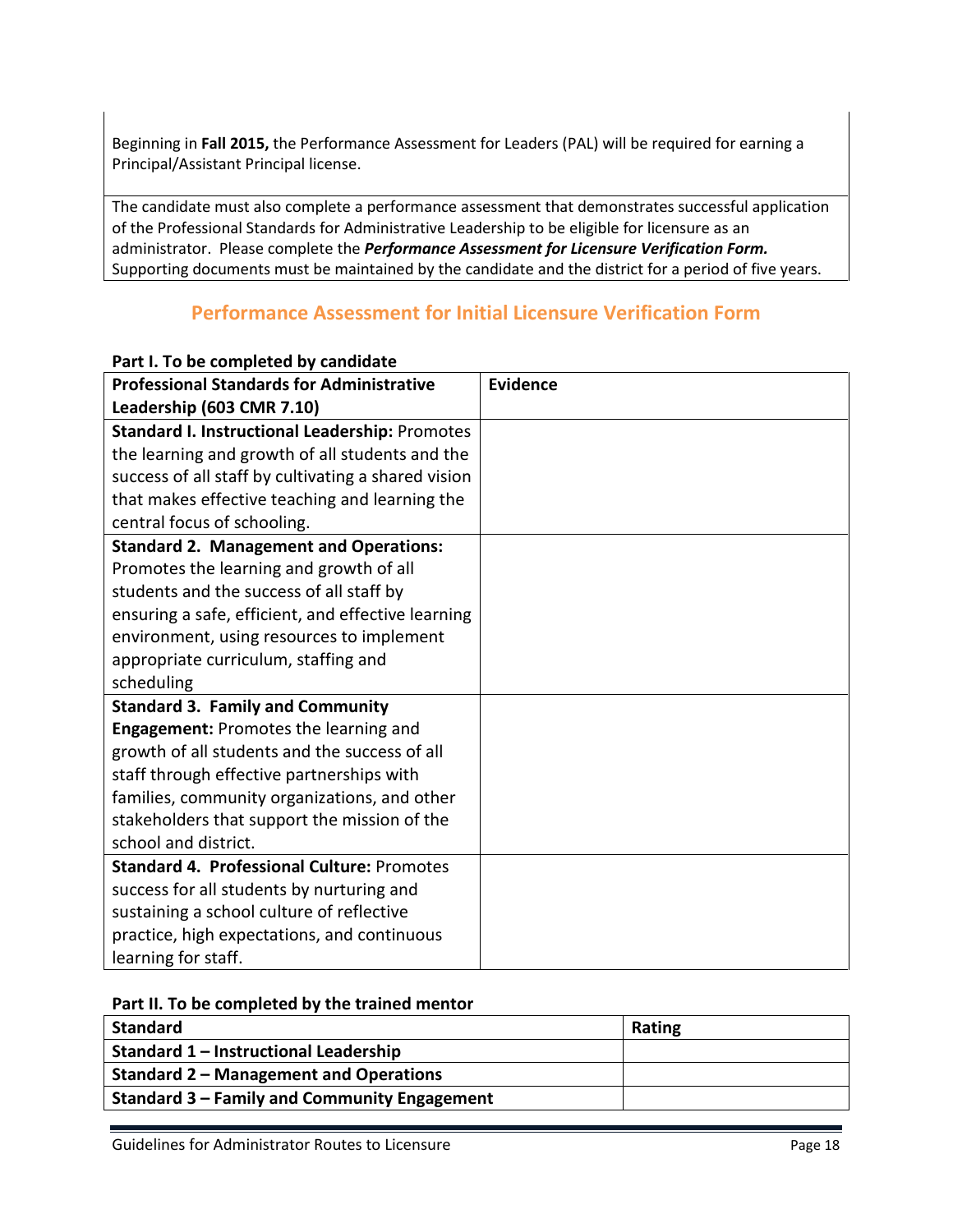| <b>Standard 4 - Professional Culture</b>                                                                           |  |
|--------------------------------------------------------------------------------------------------------------------|--|
| Datina Caelar 4 - Dana Mat Maat tha Ctendendr 9 - Maats the Ctendendr 9 - Friendathe Ctendendr MA - Mat Annibedele |  |

Rating Scale: 1=Does Not Meet the Standard; 2=Meets the Standard, 3=Exceeds the Standard; NA=Not Applicable.

**Summary Assessment of Performance:**

**Administrator candidate's** *Performance As***s***essment for Initial Licensure* **in the administrative apprenticeship/internship meets the Professional Standards for Administrative Leadership: No** 

| Trained Mentor (sign): | Date: |
|------------------------|-------|
| Superintendent (sign): | Date: |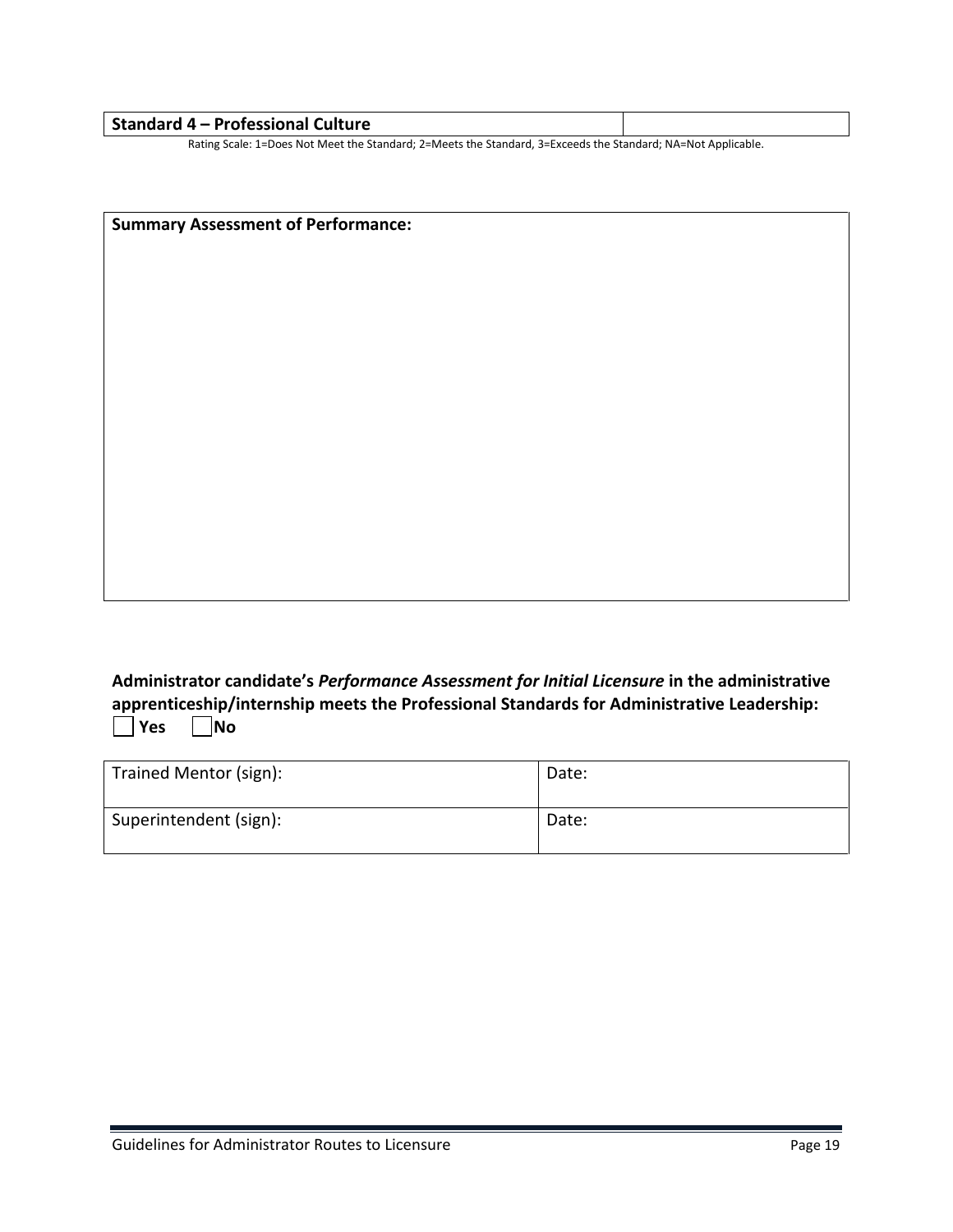# **Appendix C – Candidate Checklist**

### <span id="page-22-0"></span>**The following checklist is provided to assist a candidate in completing the application process and assembling the documents required by the Department:**

- $\Box$  Pass the Communication and Literacy Skills MTEL (the testing company electronically submits scores to the Department).
- $\Box$  Complete the licensure requirements for the administrator role sought through one of the available routes.
- $\Box$  Apply for licensure and make payment using the online process [\(www.doe.mass/edu/educators\)](http://www.doe.mass/edu/educators).
- $\Box$  Submit one of the following:
	- o Approved Program Endorsement
	- o Administrative Apprenticeship/Internship Verification form
- $\Box$  Submit a letter written on official letterhead by the superintendent/designee, principal, or previous employer that documents the candidate has completed three years employment in the role of the license sought or other required experience.
- Administrative Apprenticeship/Internship candidates only: Submit Performance Assessment for Initial Licensure Verification Form.
- $\Box$  Submit official transcripts of undergraduate/graduate studies if required for specific license.
- $\square$  Submit evidence of SEI Administrator or Teacher endorsement (if applicable).

All supporting documents should be submitted to the:

□ MA Department of Elementary and Secondary Education

Licensure Office

75 Pleasant Street

Malden, MA 02148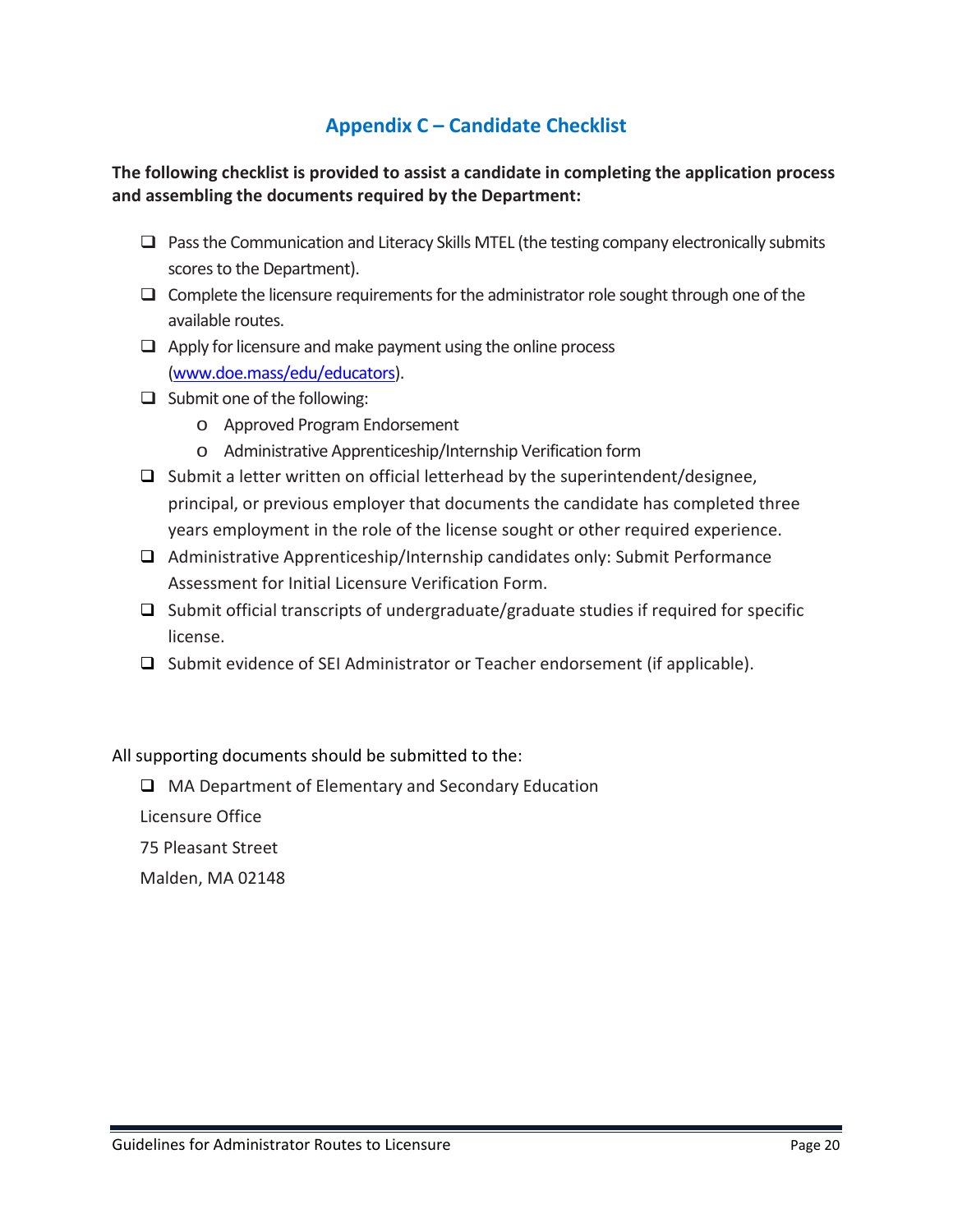# **Appendix D – Mentor Role and Training Resources**

<span id="page-23-0"></span>The trained mentor is crucial in the preparation and development of effective district and school leaders. School districts are encouraged to partner with other districts, collaboratives, administrator associations, higher education institutions and other qualified providers to present mentor training for exemplary administrators who are willing to support the development of new school leaders.

The individual who serves as the mentor for an apprentice or intern has all the mentor responsibilities identified and articulated in the publication *[Guidelines for Induction Programs.](http://www.doe.mass.edu/educators/mentor/induct.pdf)* Mentors should be trained in licensure role-specific elements relevant to the role he/she is mentoring. This ensures that mentors will be able to help direct the candidate's field experiences to focus on expanding his/her knowledge base and skill development.

One major difference between an induction program mentor and an apprenticeship/internship mentor for licensure is that the licensure mentor also serves in an evaluative role. At the conclusion of the candidate's field experience of 300 or 500 hours, the apprenticeship/internship mentor must ensure that the candidate has engaged in projects and professional activities that reflect a depth as well as a breadth of understanding of the expectations for district and school leaders articulated in the Professional Standards for Administrative Leadership. The candidate should also be prepared to complete the Performance Assessment requirement for initial administrator licensure.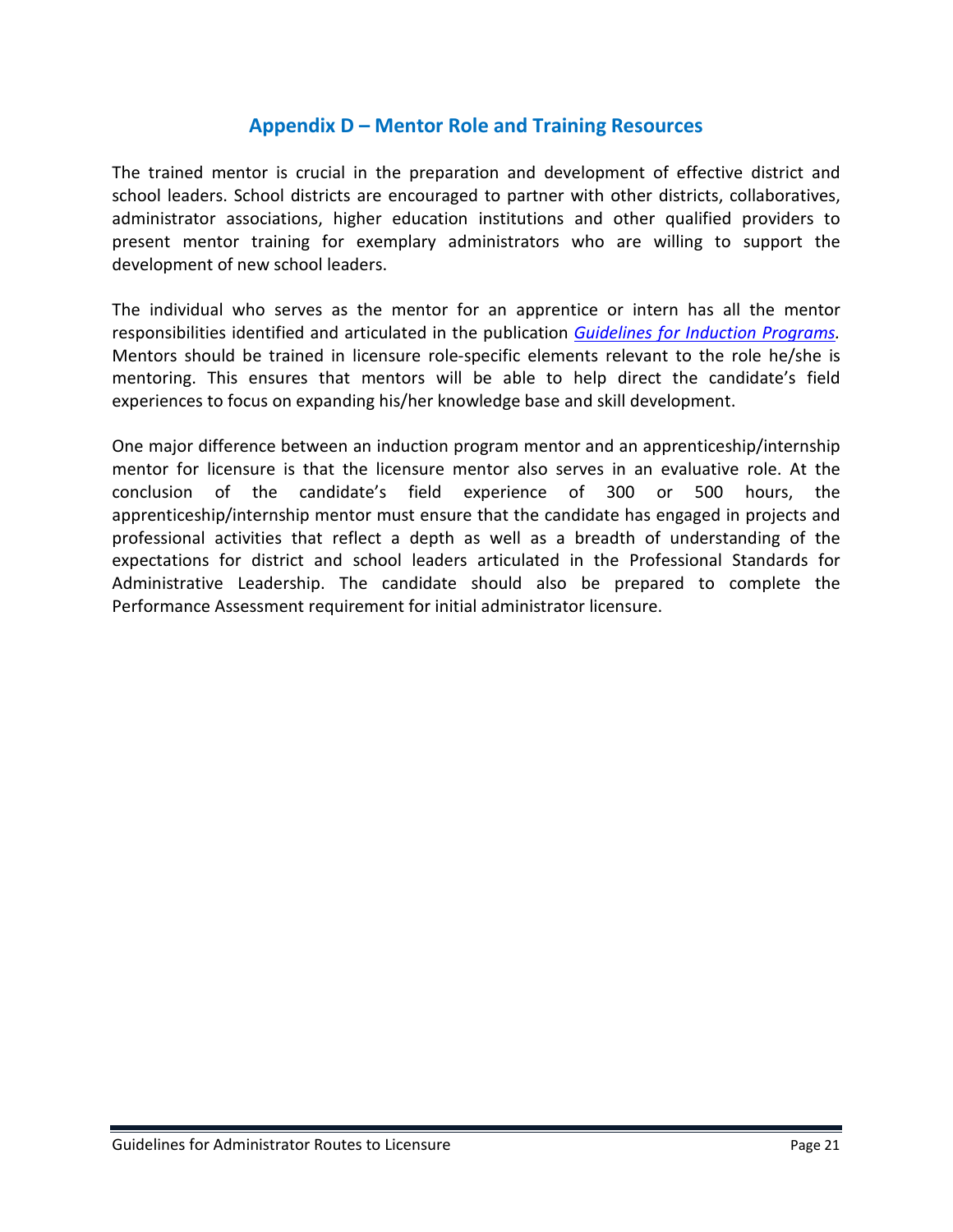# <span id="page-24-0"></span>**Appendix E – Administrator Performance Assessment for Initial License**

All routes to administrator initial licensure will require a Performance Assessment to assure that all candidates for licensure have adequately addressed the Professional Standards and Indicators for Administrative Leadership (as well as any license specific subject knowledge). The Administrative Leadership Performance Assessments reflect the Department's vision for what beginning administrative leaders should know and be able to do. The assessments are intended to reflect the authentic work of an administrative leader and are aligned to the standards and indicators. Candidates who pursue administrator licensure through any of the three routes will be required to complete the Department's Performance Assessment. Like the educator tests for licensure, the Performance Assessment will be license-specific. The cost of completing the Performance Assessment will be the responsibility of individual candidates. Please note, candidates pursuing licensure by meeting the Additional Licenses for Administrators regulatory requirements who successfully completed a Performance Assessment for Initial License to obtain their current administrator license are not required to complete an additional Performance Assessment for Initial License.

The first administrative leadership Performance Assessment will be available for Principal/Assistant Principal license candidates in the fall of 2015. This assessment, the MA Performance Assessment for Leaders (PAL) is currently in development in partnership with a vendor. At the time of publishing these Guidelines, the Department anticipates that candidates will complete PAL as part of their preparation pathway. Candidates in the panel review route to licensure will complete PAL after they have been endorsed by the panel.

Once the performance assessment is in place, those candidates that have previously applied for administrative licensure and have not yet satisfied the requirements will be required to complete it to be eligible for licensure.

Performance assessments for Initial Licensure for other administrative leadership roles will be developed subsequently.

Until each license-specific performance assessment is in place, candidates for administrative leadership licenses should engage in performance assessments embedded in their preparation pathway. Candidates in preparations programs will complete these as part of their approved program. Candidates in the administrative apprenticeship/internship route should engage in these as part of their field experience and related seminars; the candidate's mentor as well as district leadership will support and verify completion of the embedded performance assessments.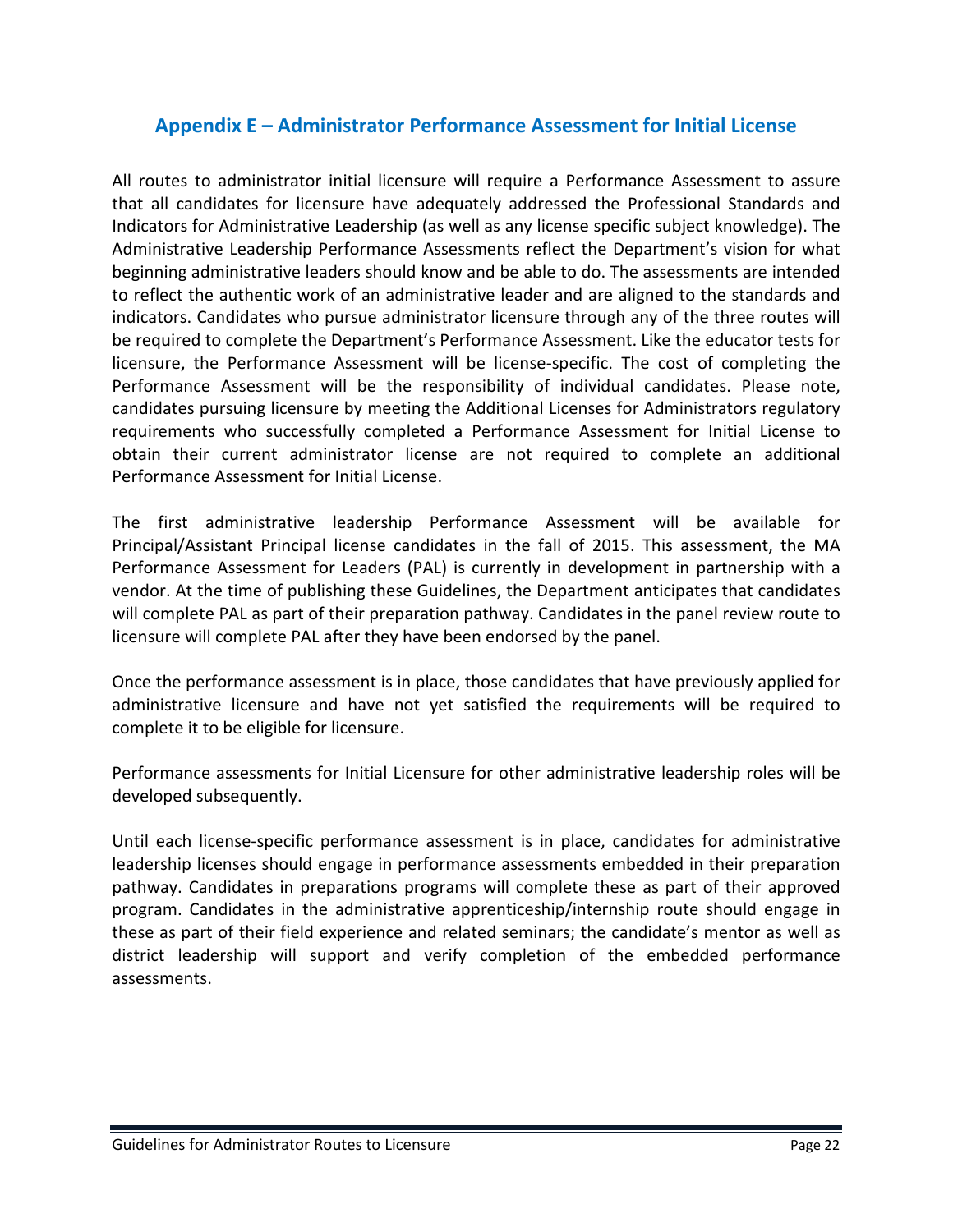**Please Note:** Principal/Assistant Principal candidates seeking licensure through any licensure path will be required to participate in the Field Trial of the PAL beginning in **September 2014**. Additional guidance re: the Field Trial will be posted to the following on the Department website: <http://www.doe.mass.edu/edleadership/pal/>**.**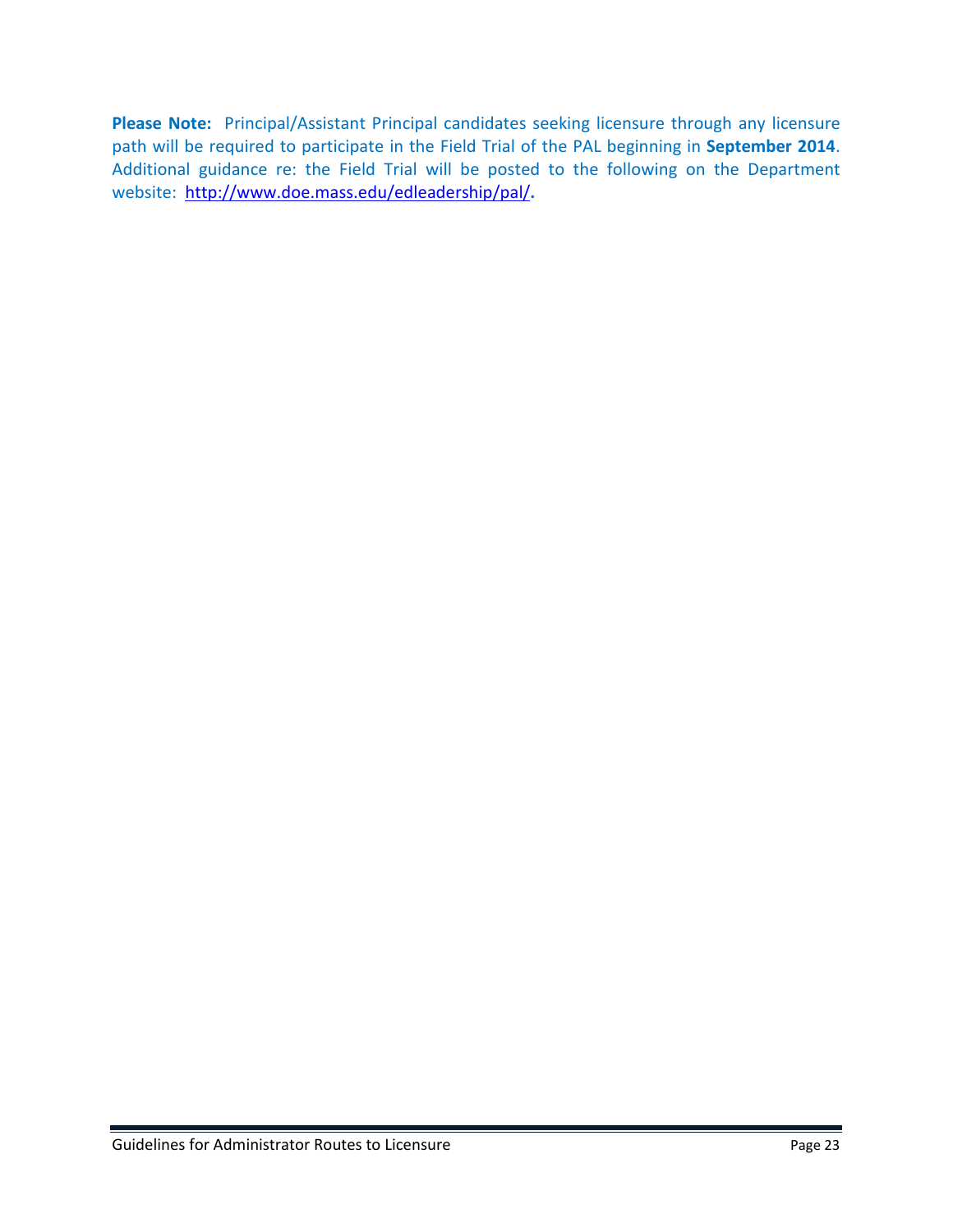# **Appendix F – Selected Definitions**

<span id="page-26-0"></span>*Regulations: 7.02.* As used in 603 CMR 7.00, the following terms shall have the following meanings:

**Administrative Apprenticeship/Internship:** A comprehensive field-based learning experience of at least 300 hours in the role and at the level of the license sought, guided by a trained mentor who holds a Professional license in the same role. It shall provide seminars, workshops, and other opportunities for candidates to address the Professional Standards for Administrative Leadership set forth in 603 CMR 7.10 and prepare candidates for a Performance Assessment for Initial License. Such experience should be regularly spaced over the course of an academic year and may be completed as a paid or unpaid apprenticeship or as an internship while the candidate is employed as an acting administrator.

**Apprenticeship:** A paid or unpaid field-based experience of at least one semester in the role and at the level of the license sought, in a classroom with a supervising classroom teacher who holds a Professional license.

**Board:** The Massachusetts Board of Elementary and Secondary Education.

**Commissioner:** The Commissioner of Elementary and Secondary Education or his or her designee.

**Communication and Literacy Skills Test:** The test of communication and literacy skills included in the Massachusetts Tests for Educator Licensure.

**Core Academic Subjects:** English, reading or language arts, mathematics, science, foreign languages, civics and government, economics, arts, history, and geography.

**Department:** The Massachusetts Department of Elementary and Secondary Education.

**Educator:** Any person employed by a school or school district in a position requiring a license.

**Field:** The subject, population, or professional role specified in the title of a license issued by the Department.

**Field-Based Experience:** Experiences such as observation of a variety of classrooms, prepracticum, practicum**/**practicum equivalent, internship, apprenticeship, or administrative internship that are integral components of any program for the preparation of educators. Fieldbased experiences shall include experiences that cover the full academic year.

**Induction Program:** A planned program of professional support for new teachers and administrators provided by the school district, including orientation, opportunities for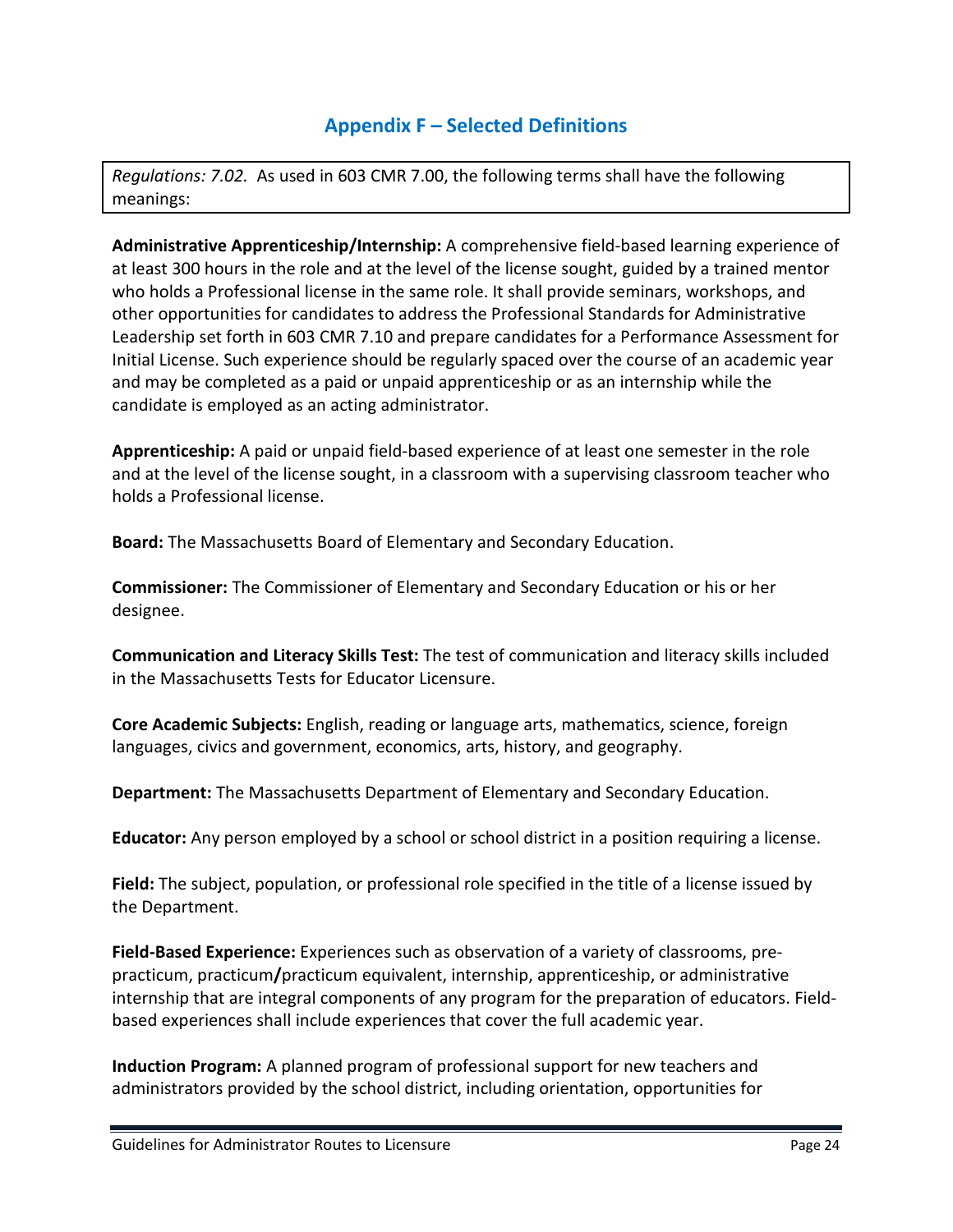classroom observation and conferencing, and peer group meetings. An induction program should be an integral part of a school district's professional development plan.

**Initial License:** An educator license issued to a person who has completed a bachelor's degree, passed the Massachusetts Tests for Educator Licensure, completed an educator preparation program approved by the Commissioner, and met other eligibility requirements established by the Board. The Initial license is valid for five years of employment and may be renewed at the discretion of the Commissioner for an additional five years. This license is equivalent to a provisional educator certificate with advanced standing as defined in M. G. L. c. 71, § 38G.

**Internship:** A paid or unpaid, supervised, and mentored field-based experience, outside of an approved program, in the role and at the level of the license sought. Interns must be evaluated through a Performance Assessment for Initial License, using Department guidelines.

**Level:** The range of grades within which a given license is valid.

**License:** Any credential issued to an educator under 603 CMR 7.00. The terms "license" and "licensure" as used in 603 CMR 7.00 are equivalent to the terms "certificate" and "certification" as used in M. G. L. c. 71, § 38G.

**Massachusetts Tests for Educator Licensure (MTEL):** Examinations required of all candidates for Preliminary or Initial license. The MTEL examines communication and literacy skills, and subject matter knowledge appropriate to the license sought.

**Mentor:** An educator who has at least three full years of experience under an Initial or Professional license and who has been trained to assist a beginning educator in the same professional role with his or her professional responsibilities and general school/district procedures. In addition, a mentor may assist an experienced educator who is new to a school, subject area, or grade level. A mentor may also assist an educator who is participating in a performance assessment or a district-based program for licensure.

**Panel Review:** The process used by the Department for reviewing and recommending candidates for Initial licensure who have substantial experience and formal education relevant to the license sought but have not met the specific license requirements.

**Performance Assessment for Initial License:** Assessment of educator performance for Initial licensure using Department guidelines.

**Practicum/Practicum Equivalent:** A field-based experience within an approved program in the role and at the level of the license sought, during which a candidate's performance is supervised jointly by the sponsoring organization and the supervising practitioner and evaluated in a Performance Assessment for Initial License. See 603 CMR 7.04 (4) for practicum hours. The duration of any equivalent to a practicum shall be no fewer hours than provided for the practicum in 603 CMR 7.04 (4). An equivalent to a practicum may include an